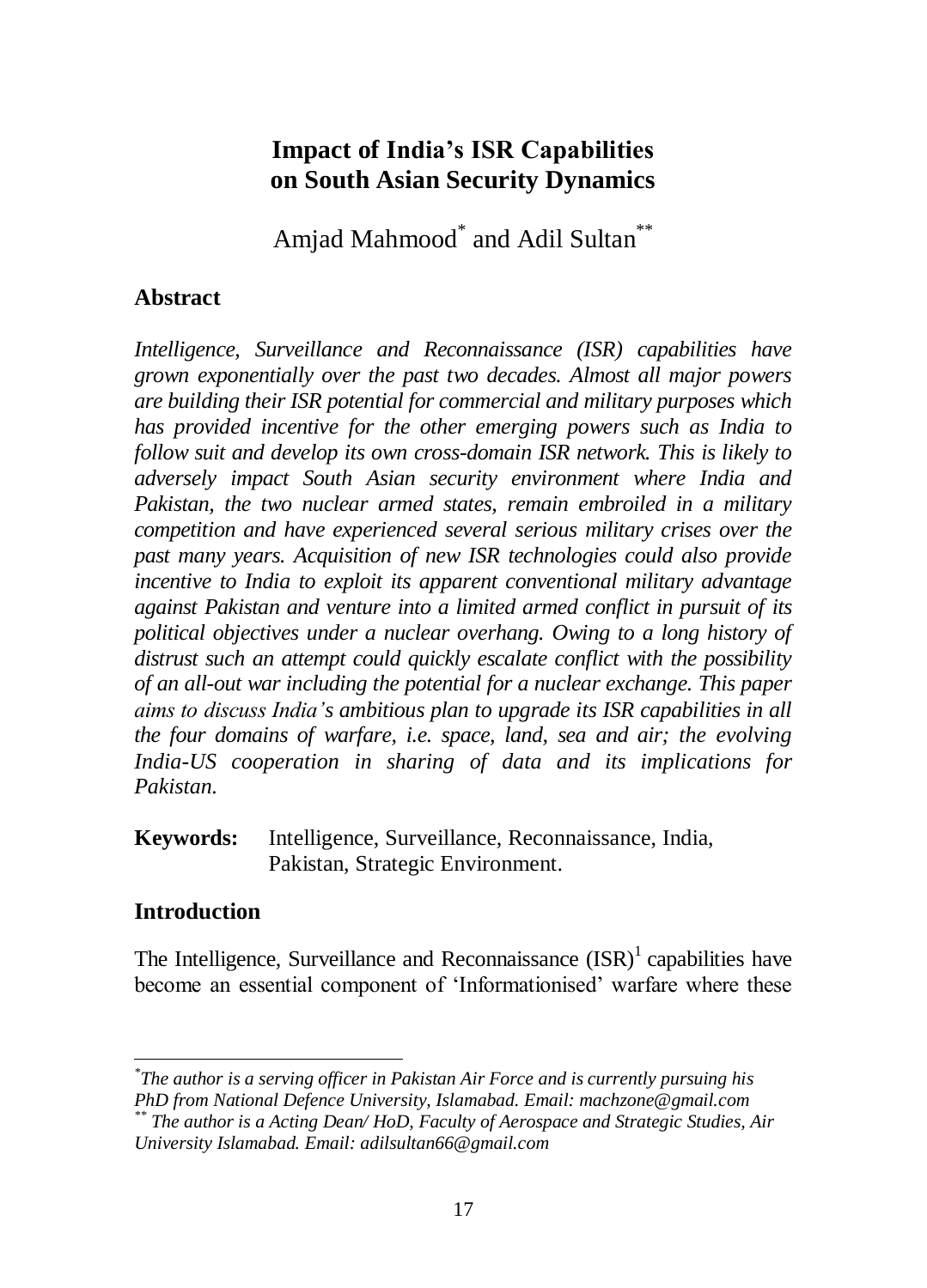technologies form the basis for developing national security plan. Real-time (RT) or near-real-time (NRT) information acquired through ISR platforms plays an important role in the formulation of military strategy, planning and conducting operations besides identifying adversary"s strategic, operational and tactical centres of gravity.<sup>2</sup> Almost all militaries around the world are engaged in modernising their ISR capabilities that are considered vital for optimal utilisation of military assets to achieve the overall political objectives.

In South Asia due to a long history of disputes and conflicts, and the fact that a crisis between the two nuclear armed neighbours could quickly escalate to an all-out war with the possibility of nuclear exchange, the induction of new ISR technologies could have both stabilising and destabilising effect. On one hand, it could incentivise an aggressor state to launch a limited military offensive or a preemptive conventional or nuclear strike, while at the same time this could lead to wrong signalling, especially if the other side is not able to clearly interpret the information gleaned from the ISR platforms.

In South Asia, India with large size of its economy and significant military capability, retains its influence over its smaller neighbours such as Nepal, Bhutan, Maldives, Bangladesh, Sri Lanka and Myanmar, while Pakistan continues to challenge India"s desire to become a regional hegemon. Both countries have longstanding disputes over Kashmir, water and other territorial issues that continue to keep the region under stress. The border clashes over the past few years between India-Pakistan and India-China, have exposed India's limitations in the ISR domain,<sup>3</sup> forcing its military and political leadership to overcome these shortfalls by acquiring new technologies and signing information sharing agreements with the US and other western countries.

 $\overline{a}$ 

[perceptions-and-decision-making-2/.](https://www.brookings.edu/events/20-years-after-kargil-military-operations-perceptions-and-decision-making-2/) Also see SumitGanguly and Frank O"Dennell,

<sup>&</sup>lt;sup>1</sup> In military terminology, ISR was coined in the 1990s (mainly by the US Department of Defence) and gained momentum as an enabler for ideas such as Revolution in Military Affairs.

 $2$  DOD Dictionary of Military and Associated Terms,

https://www.jcs.mil/Portals/36/Documents/Doctrine/pubs/dictionary.pdf

<sup>3</sup> Brookings India Think Tank Panel Discussion on "20 Years After Kargil: Military Operations, Perceptions, and Decision-Making,"

[https://www.brookings.edu/events/20-years-after-kargil-military-operations-](https://www.brookings.edu/events/20-years-after-kargil-military-operations-perceptions-and-decision-making-2/)

<sup>&</sup>quot;China is Taking Advantage of India"s Intelligence Failures," Foreign Policy, <https://foreignpolicy.com/2020/08/27/india-china-galwan-intelligence-failure/>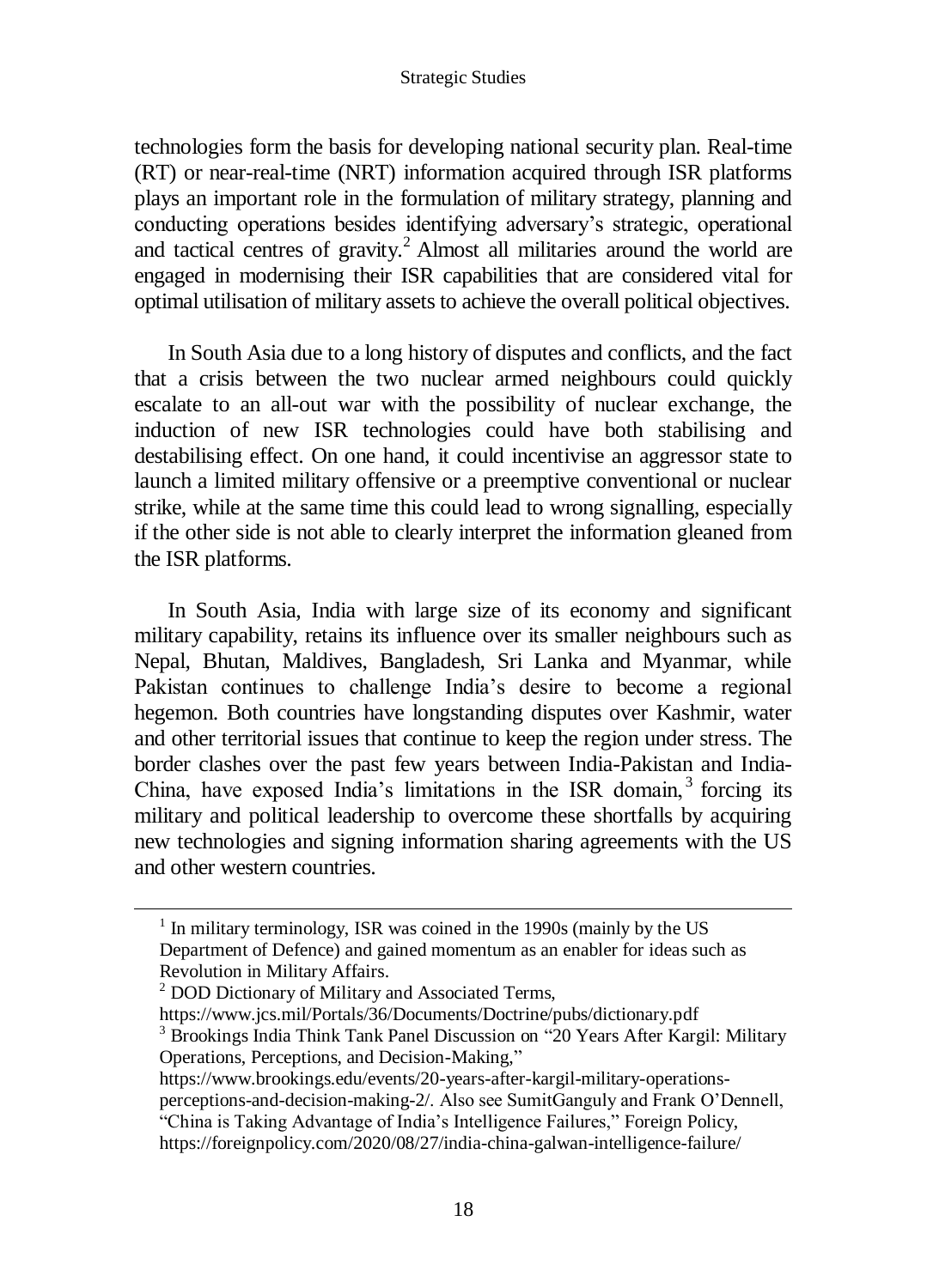China"s rise as a major competitor to the US and India"s willingness to play a leading role in the US-led China containment strategy has encouraged several western powers to assist India in its military modernisation plans, including the ISR capabilities that could have direct bearing on strategic stability in South Asia. It is, therefore, important to critically analyse India"s ISR capabilities in space, land, air, and maritime domains and what are the emerging trends and how it could impact Pakistan's security interests in the near to long term.

## **India's Evolving ISR Network**

 $\overline{a}$ 

India has emerged as a major economic and military power in South Asia.<sup>4</sup> Apart from being the second largest weapon importer in the world, it is also developing indigenous weapon systems of various types. India is now in the process of transforming its ISR force structure into a modern and robust strategic warning system which consists of information gathering satellites, an expanding fleet of airborne platforms, and ground-based sensors.<sup>5</sup>Over the last two decades, the Indian Space Research Organization (ISRO) has achieved noteworthy progress in the development of space systems with Space Situational Awareness (SSA) and Command, Control, Communications, Computers, Intelligence, Surveillance, and Reconnaissance (C4ISR) as its main pillars. India is also preparing to upgrade its satellite building capacity from intermediate/medium class to heavier class satellites.<sup>6</sup> All these advancements in satellite technology have enabled India to progress towards dedicated military satellite networks, such as an ELINT (Electronic Intelligence) cluster,<sup>7</sup> satellite applications for Geo-

<sup>5</sup> Muhammad Jawad Hashmi and Sultan Mubariz Khan "Emerging Network Centric Warfare Capabilities of Indian Military: Challenges for Pakistan's Security," *Margalla Papers*, vol. XXIII, issue no. 2 (2019),

<sup>4</sup> "The World"s Top 5 Largest Economies in 2024,"*Focus Economics*, <https://www.focus-economics.com/blog/the-largest-economies-in-the-world>

https://ndu.edu.pk/issra/issra\_pub/articles/margallapaper/margallapapers2019issueii/ 04-Emerging-Network.pdf

<sup>6</sup> Venkatesan Sundararajan "Economic & Performance Analysis of Indian Space Transportation System," Aerospace Research Central (ARC), June26, 2012, <https://arc.aiaa.org/doi/10.2514/6.2010-8708>

<sup>7</sup> Rajesh Uppal, "Countries Advancing Satellite ELINT/COMINT Constellations," *IDST*, August 2, 2019, [https://idstch.com/space/countries-advancing-elint-comint](https://idstch.com/space/countries-advancing-elint-comint-satellite-constellations-countering-adversarys-military-radars-communications/)[satellite-constellations-countering-adversarys-military-radars-communications/](https://idstch.com/space/countries-advancing-elint-comint-satellite-constellations-countering-adversarys-military-radars-communications/)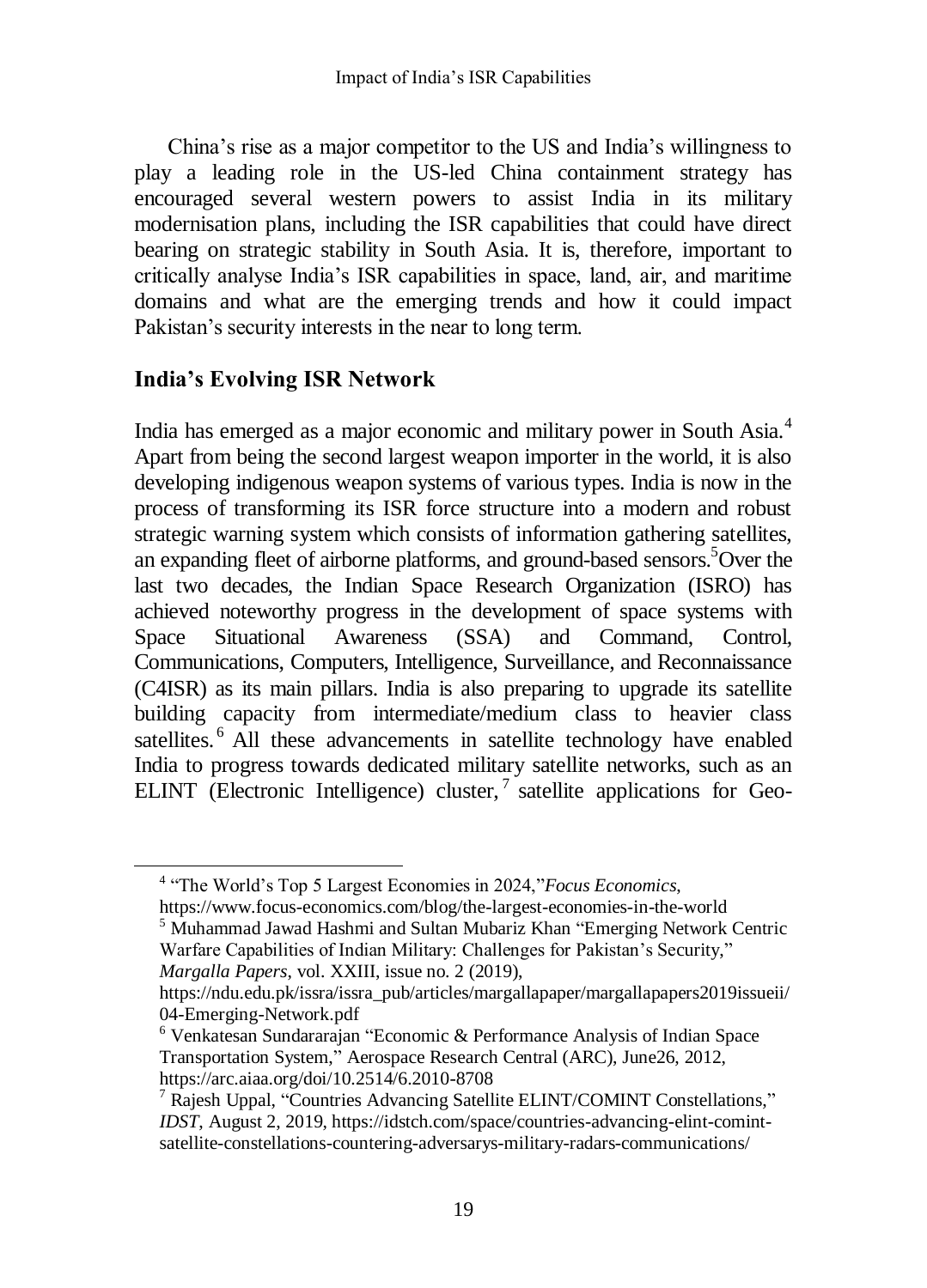spatial Intelligence (GEOINT),<sup>8</sup> Communication, Early Warning, Navigation, Search & Rescue, Space Control, some of which could be useful for its ambition to build a robust Ballistic Missile Defence (BMD) system. These developments combined together may have led to strategic imbalance between Pakistan and India while adversely affecting former's security<sup>9</sup> and could even encourage India to contemplate launching preemptive strikes against Pakistan"s nuclear installations and delivery systems with catastrophic consequences.<sup>10</sup>

India is rapidly modernising its military. Since 2000, its defence budget has increased exponentially from US\$ 8.26 Billion to US\$64.1 Billion for the year  $2020-21$ .<sup>11</sup> On the other hand, Pakistan's military spending for  $2019-20$  stands at US\$7.6 Billion.<sup>12</sup> India is also the world's second-largest buyer of conventional weapons with plans to spend US\$130 billion on the modernisation of its defence forces over the next five years.<sup>13</sup> India is also buying weapons and acquiring technology from countries like France, US, Russia and Israel, to augment its military"s Intelligence, Surveillance & Reconnaissance (ISR), precision-strike, and command and control capabilities which are cornerstone of Revolution in Military Affairs (RMA). <sup>14</sup> For this purpose, it has made huge investments in satellites, unmanned aerial vehicles (UAVs), radars, airborne early warning systems, Electronic Warfare (EW) and other ISR sensors which reflects India"s desire to dominate the ISR spectrum.<sup>15</sup>

 $\overline{a}$ 

<sup>&</sup>lt;sup>8</sup> As per US Code, Geospatial intelligence (GEOINT) is about the human activity on earth derived from the exploitation and analysis of imagery and geospatial information.

<sup>9</sup> Malcom Davis "South Asia and Space Security," *Taylor & Francis*, February 12, 2019, https://www.tandfonline.com/doi/abs/10.1080/14777622.2019.1578935

<sup>&</sup>lt;sup>10</sup> Christopher Clary and Vipin Narang, "India's New Nuclear Thinking: Counterforce, Crises, and Consequences," Belfer Centre*,* May 24, 2019, [https://www.belfercenter.org/publication/indias-new-nuclear-thinking-counterforce](https://www.belfercenter.org/publication/indias-new-nuclear-thinking-counterforce-crises-and-consequences)[crises-and-consequences](https://www.belfercenter.org/publication/indias-new-nuclear-thinking-counterforce-crises-and-consequences)

<sup>&</sup>lt;sup>11</sup> "SIPRI Military Expenditure Database," <https://www.sipri.org/databases/milex> <sup>12</sup> "SIPRI Military Expenditure Database," <https://www.sipri.org/databases/milex>

<sup>&</sup>lt;sup>13</sup> "SIPRI Military Expenditure Database," <https://www.sipri.org/databases/milex>

 $14$  As per US DoD, RMA is a hypothesis in military theory about the future of warfare often connected to technological and organisational recommendations for military reform.

<sup>&</sup>lt;sup>15</sup> Christopher Clary and Vipin Narang, "India's New Nuclear Thinking: Counterforce, Crises, and Consequences," Belfer Center, May 24, 2019,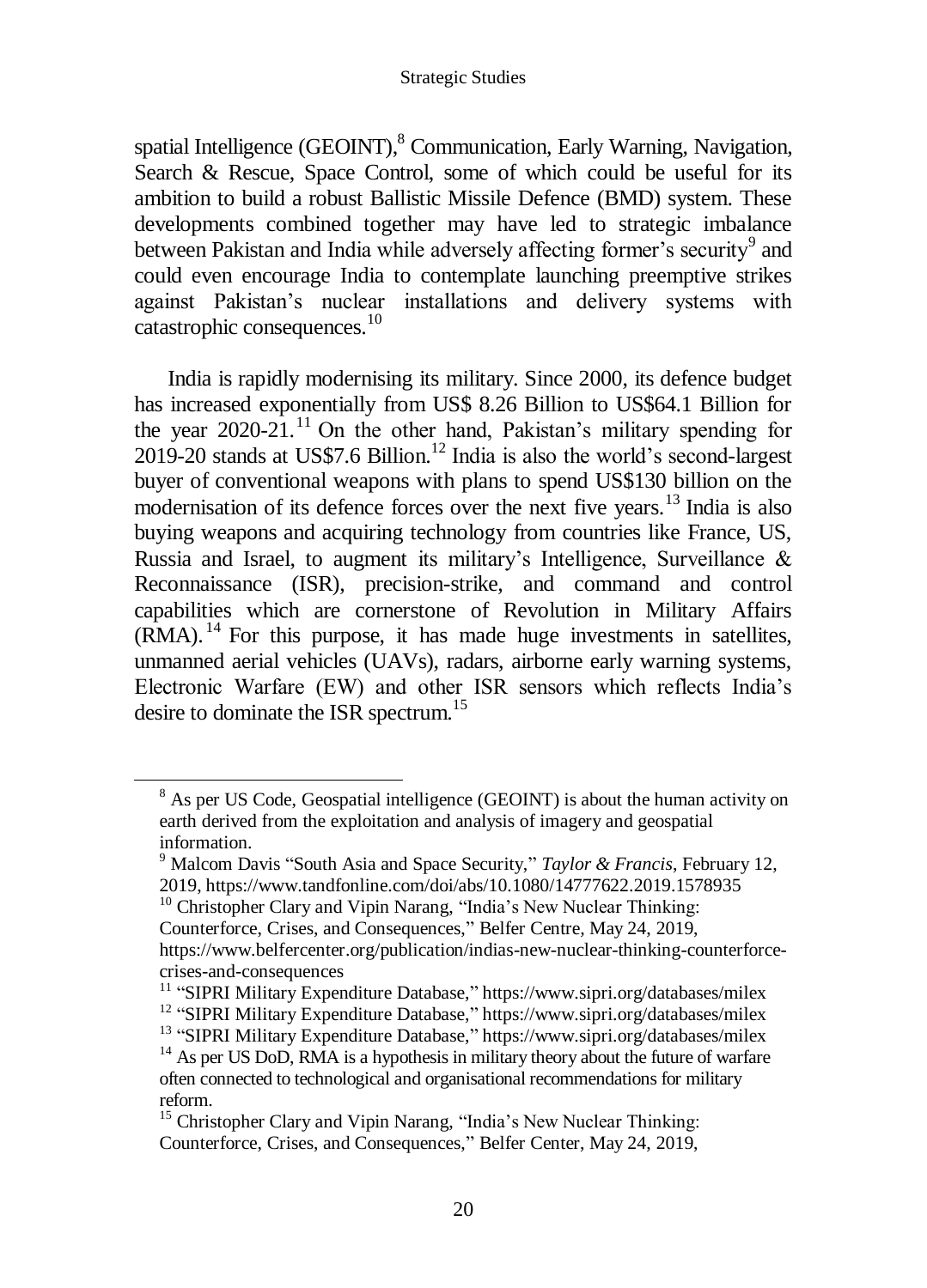| Indian<br>Def<br>Budget <sup>16</sup> | 2000 | 2013-<br>14 | 2014<br>$-15$ | 2015<br>$-16$ | 2016 | 2017-<br>18 | 2018<br>-19 | 201<br>$9-$<br>20 | 2020<br>$-21$ |
|---------------------------------------|------|-------------|---------------|---------------|------|-------------|-------------|-------------------|---------------|
| <b>USD</b><br>(in<br>Billion)         | 26   | 49          | 51            | 51            | 56   | 58          | 57.9        | 60.8              | 64.1          |

**Table No. 1 Indian Defence Budget (2020-21)**

*Source: Military Balance, The International Institute for Strategic Studies & SIPRI Military Expenditure Database*

## **India's Space Based Capability**

 $\overline{a}$ 

India"s space strategy or architecture can be fairly estimated through various publications by Indian military think tanks apart from Indian space ventures. From some of the published literature it appears that India is pursuing ambitious yet workable space strategy<sup>17</sup> which includes development of space-based  $C4ISR<sup>18</sup>$  assets complemented by groundbased Space Situational Awareness (SSA) components.<sup>19</sup> India's space architecture comprises of the following components: $^{20}$ 

[https://www.belfercenter.org/publication/indias-new-nuclear-thinking-counterforce](https://www.belfercenter.org/publication/indias-new-nuclear-thinking-counterforce-crises-and-consequences)[crises-and-consequences](https://www.belfercenter.org/publication/indias-new-nuclear-thinking-counterforce-crises-and-consequences)

<sup>&</sup>lt;sup>16</sup> "The Military Balance 2021," *The International Institute for Strategic Studies* (IISS) London,

https://hostnezt.com/cssfiles/currentaffairs/The%20Military%20Balance%202021.pdf <sup>17</sup> S. Chandrashekar, "Space, War & Security — A Strategy for India," December

<sup>2015,</sup> International Strategic & Security Studies Program (ISSSP) National Institute of Advanced Studies Bengaluru, http://isssp.in/wp-content/uploads/2016/03/Space-War-and-Security-\_A-Strategy-for-India.pdf

<sup>&</sup>lt;sup>18</sup> C4ISR is an acronym used by the US Department of Defence, US intelligence agencies and the defence community.

<sup>&</sup>lt;sup>19</sup> As per John A Kennewell, Space Situational Awareness (SSA) refers to a knowledge of our near-space environment including both natural and man-made components. A wide variety of SSA sensors, data fusion techniques, data display methods etc. are required.

<sup>&</sup>lt;sup>20</sup> S. Chandrashekar, "Space, War & Security — A Strategy for India," December 2015, International Strategic & Security Studies Program (ISSSP), National Institute of Advanced Studies Bengaluru, 95, [http://isssp.in/wp-](http://isssp.in/wp-content/uploads/2016/03/Space-War-and-Security-_A-Strategy-for-India.pdf)

[content/uploads/2016/03/Space-War-and-Security-A-Strategy-for-India.pdf](http://isssp.in/wp-content/uploads/2016/03/Space-War-and-Security-_A-Strategy-for-India.pdf)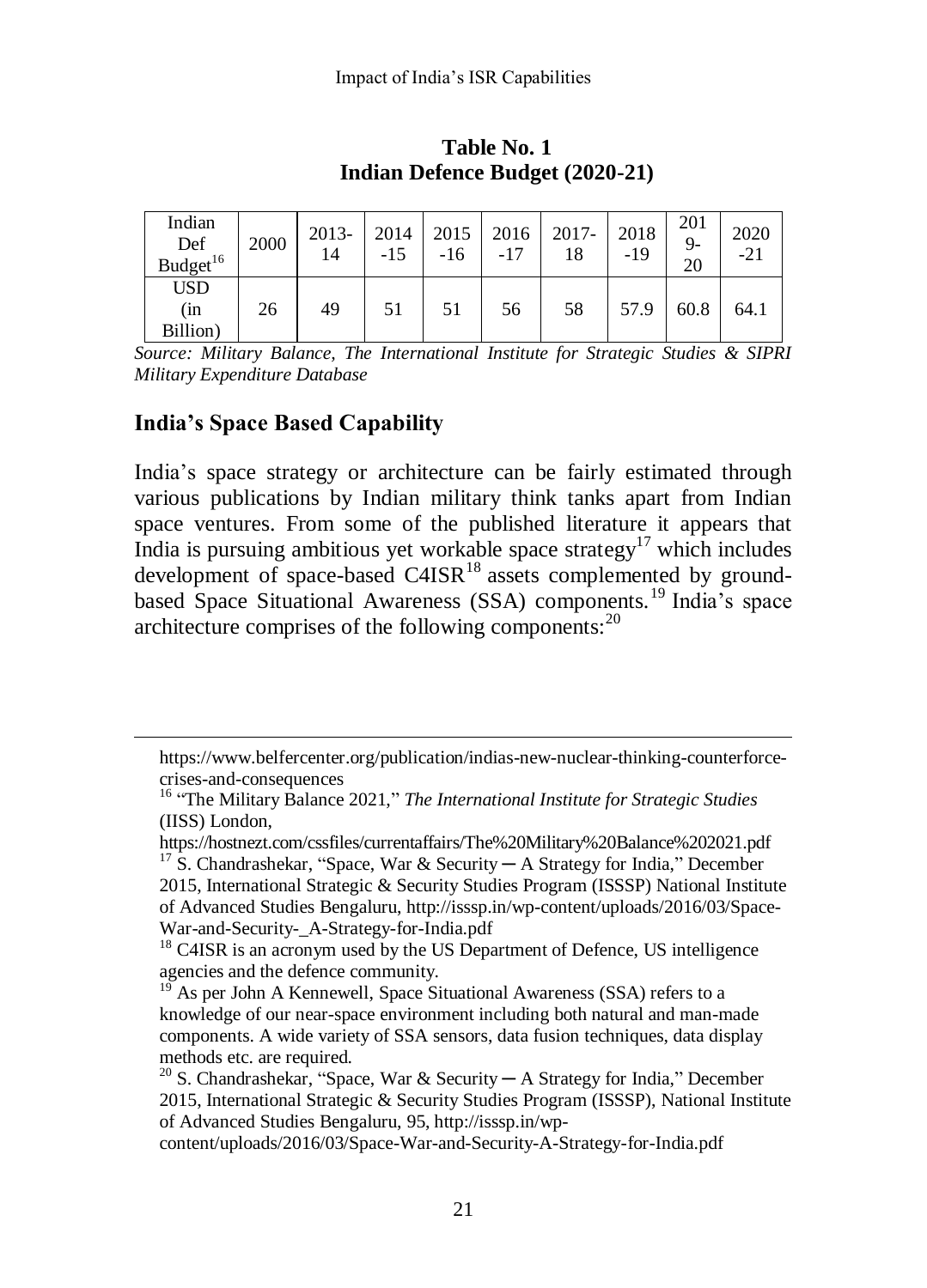- i. Advanced communications satellites in Geostationary Orbit (GSO) for carrying out vital C4 (Command, Control, Communications, & Computers) functions by four satellites.
- ii. Electro-optical (EO) and Synthetic Aperture Radar (SAR) satellites in appropriate Sun-Synchronous Orbits (SSO) for meeting ISR needs. It will be provided by a constellation of 12 satellites.
- iii. Electronic Intelligence (ELINT) functions by three clusters of 03 satellites.
- iv. Military Internet providing satellites in Low Earth Orbit (LEO) with a constellation of 40 satellites.
- v. Small satellites in Low Earth Orbit (LEO) for meeting ISR needs during times of crisis. It will be provided by a constellation of 24 satellites.
- vi. Three Tracking & Data Relay Satellite (TDRSS) satellites in Geostationary Orbit GSO for performing tracking and data relay functions needed for a C4ISR capability.
- vii. Two satellites in Geostationary Orbit (GSO) along with 3 satellites in Sun-Synchronous Orbits (SSO) for fulfilling operational weather needs.
- viii. Seven satellites in Geostationary and Geosynchronous Orbits for navigation applications. Also extending the Indian Regional Navigation Satellite System (IRNSS) scheme to 24 satellite constellation in Medium Earth Orbit (MEO) for providing an indigenous navigation solution.
	- ix. The integration of the various Space Situational Awareness (SSA) and C4ISR capabilities into a seamless network would be the key.

India"s space programme is managed by the Indian Space Research Organization (ISRO). Major programs of space systems include the Indian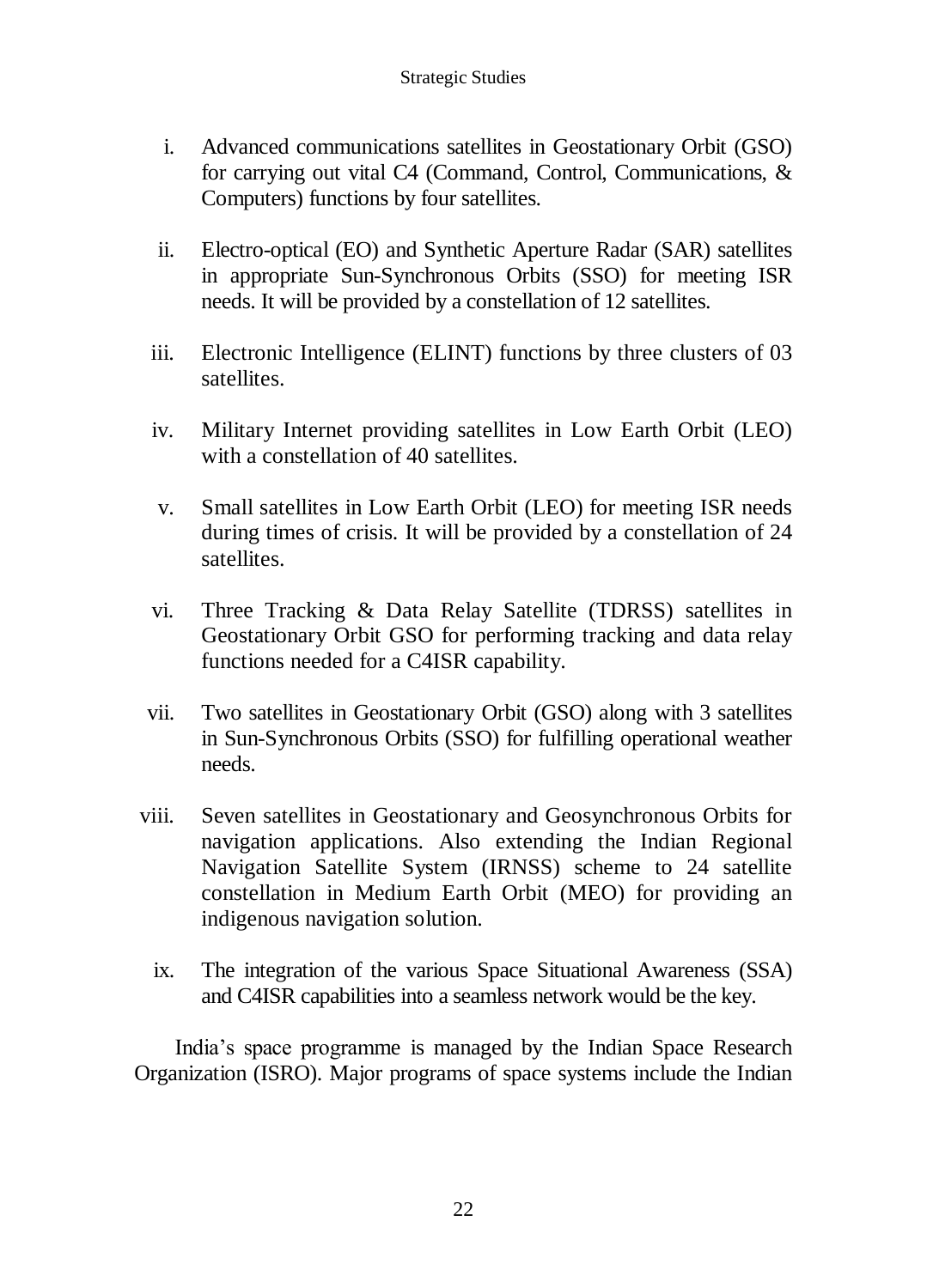National Satellite System  $(INSAT)$ ,  $^{21}$  Indian Remote Sensing satellites (IRS), <sup>22</sup> Radar Imaging Satellites (RISAT), <sup>23</sup> Meteorological Satellites, Commercial Satellites, GAGAN Satellite Navigation System and ISRO Nano Satellites (INS). To-date India has launched 122 satellites so far  $^{24}$  of many types since 1975. Important satellites of military significance are shown in the tables below.

#### **Table No. 2 Radar Imaging/ Remote Sensing Satellite Programme (in operation)**

| <b>Satellite</b>              | <b>Type</b>             | <b>Sensor</b>        | <b>Resolution</b>               | <b>Purpose</b>           | Origin                                   | <b>Band</b> | <b>Coverage</b> |
|-------------------------------|-------------------------|----------------------|---------------------------------|--------------------------|------------------------------------------|-------------|-----------------|
| <b>RISAT-</b><br>2B           | Radar<br><b>Imaging</b> | Active<br><b>SAR</b> | 1 meter                         | Military<br>surveillance | Israeli<br>Origin<br>TECSAR-<br>1 system | X<br>Band   |                 |
| <b>RISAT-</b><br><b>2BR1</b>  | $\cdot$ ".              | -"-                  | $0.3$ meter                     | $\cdot$ "                | Israeli<br>Origin<br>TECSAR-<br>1 system | X<br>Band   |                 |
| <b>RISAT</b><br>2A<br>Future) | $\cdot$ "               | $\cdot$ ".           | $0.25$ m to<br>$13.5 \text{ m}$ | $\cdot$                  | Indian                                   | X<br>Band   | 450 Km          |

*Source: [eoPortal](https://eoportal.org/web/eoportal/satellite-missions/a) Directory (Sharing Earth Observation Resources), Radar Imaging / Remote Sensing Satellite Program (in operation) <sup>25</sup>*

 $\overline{a}$ 

 $21$  INSAT is a series of multipurpose geostationary satellites for the telecommunications, broadcasting, meteorology and surveillance. INSAT is the largest domestic communication system in the Asia-Pacific Region.

 $^{22}$  IRS is a series of earth observation satellites.

<sup>&</sup>lt;sup>23</sup> Synthetic Aperture Radar payload.

<sup>&</sup>lt;sup>24</sup>Department of Space, Indian Space Research Organization,

https://www.isro.gov.in/list-of-spacecrafts

<sup>&</sup>lt;sup>25</sup>Department of Space, Indian Space Research Organization.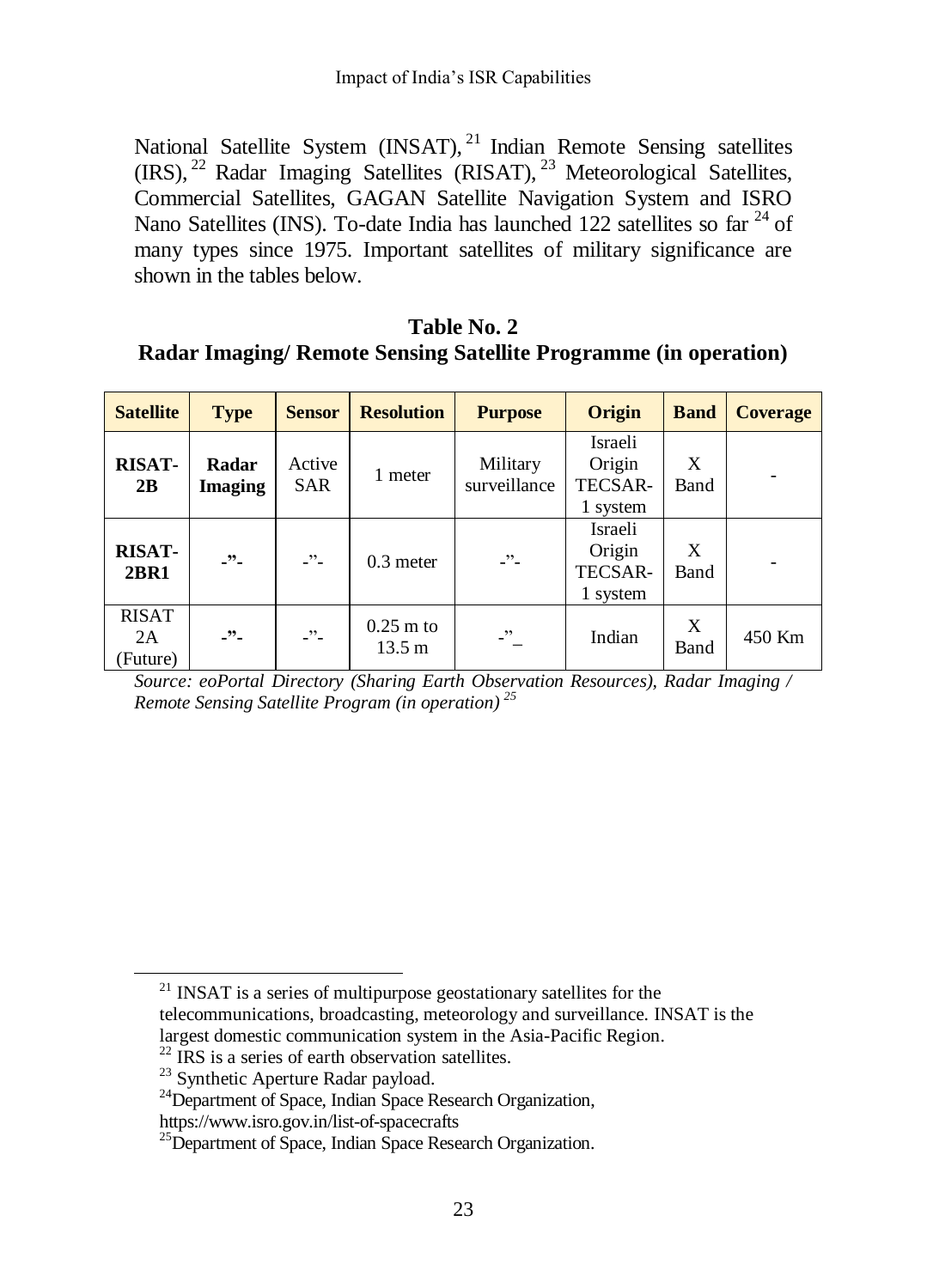| <b>Satellite</b>           | <b>Type</b>               | <b>Sensor</b>                          | <b>Resolution</b>                        | <b>Purpose / Features</b>                                                                              |  |  |
|----------------------------|---------------------------|----------------------------------------|------------------------------------------|--------------------------------------------------------------------------------------------------------|--|--|
| Cartosat-1                 | Remo<br>te<br>sensi<br>ng | <b>PAN Cameras</b><br>$2.5$ meter      |                                          | Stereoscopic Earth observation<br>Generates 3D Maps                                                    |  |  |
| Cartosat-2                 | $-22-$                    | $-$                                    | Less than $01 \text{ m}$                 | Scene specific spot imagery                                                                            |  |  |
| Cartosat-2A                | $-22-$                    |                                        | $0.8$ meter                              | Dedicated for military use<br>Highly agile 45 deg steering                                             |  |  |
| Cartosat-2B                | $\cdot$ "                 | $\cdot$ ".                             | Less than $01 \text{ m}$<br>9.6 Km swath | Scene specific spot imagery<br>26 deg steerable                                                        |  |  |
| Cartosat-2<br>$C, D, E\&F$ | $\cdot$ ".                | Multispectral<br>camera                | $0.6$ meter<br>(Cartosat-2D)             | Better resolution<br>Highly agile 45 deg steering                                                      |  |  |
| Cartosat-3                 | $-22-$                    | PAN,<br>Multispectral<br>&Hyperspectra | $0.25$ m with a 16<br>Km swath           | World's highest resolution<br>Highly Agile/dual gimble<br>High rate data handling $\&$<br>transmission |  |  |

### **Table No.3 Cartosat Series Remote Sensing Satellites (in operation)**

*Source: [eoPortal](https://eoportal.org/web/eoportal/satellite-missions/a) Directory (Sharing Earth Observation Resources), Cartosat Series Remote Sensing Satellites (in operation) <sup>26</sup>*

## **Resource Series Satellites (Remote Sensing)**

Resource satellites are used for earth observation and they provide continued remote sensing data services for integrated land and water resources management. India"s ResourceSat-1 carries three cameras, a resolution of 5.8 meters, and swath coverage of 23 km, whereas ResourceSat-2 is an improved version with swath coverage of 70 km and three-tier imaging capability.<sup>27</sup> ResourceSat-2A is a follow on version for continuity of data. ResourceSat-3 series are high-resolution satellites that would follow the 2A series in the future.<sup>28</sup>

<sup>&</sup>lt;sup>26</sup> Department of Space, Indian Space Research Organisation.

<sup>&</sup>lt;sup>27</sup> Department of Space, Indian Space Research Organisation.

<sup>&</sup>lt;sup>28</sup> Department of Space, Indian Space Research Organisation.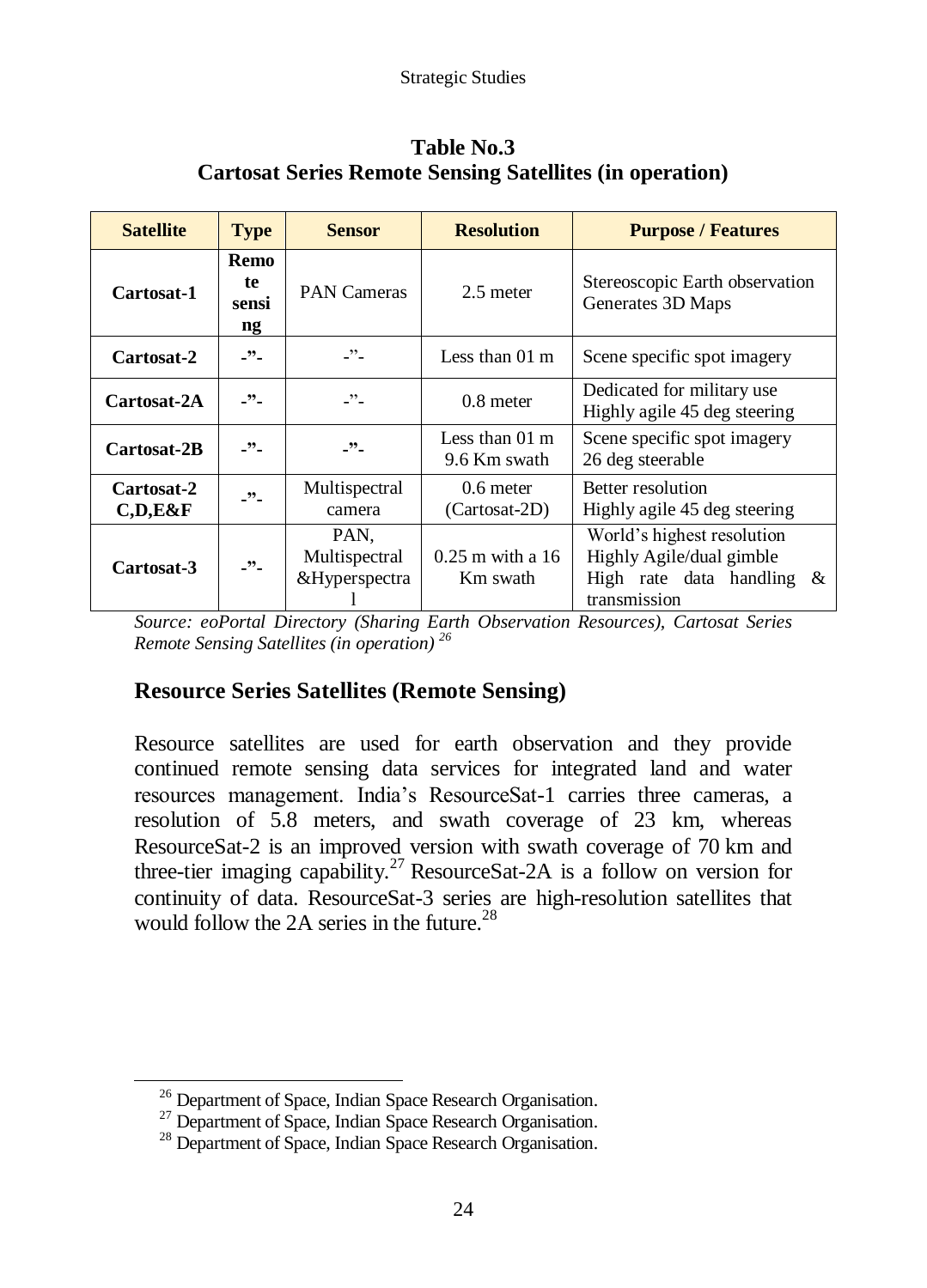#### **Communication Satellites Program**

- a) *Communication-Centric Intelligence Satellite (CCI-Sat):*India revealed the CCI-Sat project in February  $2010^{29}$  It is claimed that this spy satellite will incorporate smart sensors to intercept communications and conversations across the borders. The satellite was scheduled for launch in  $2020$ .<sup>30</sup>
- b) *GSAT Series:* India is operating GSAT-8,12,10,7,14,16,6, 15,18,19,17,29,11,7A&31 satellites (in the order of launch).<sup>31</sup> These satellites are used for a variety of communication and navigational purposes. GSAT-7 is a dedicated naval satellite which facilitates naval communication and network-centric warfare.<sup>32</sup>GSAT-7A is dedicated to Indian Air Force and Army, meant to inter-link different radar stations, airbase, aerial platforms (AWACS, UAVs, other aircraft), and real-time control systems.<sup>33</sup> The satellite will enhance the network-centric capability of the Indian Air Force and Army.
- c) *INSAT Series:***INSAT-2E** is a multi-purpose satellite for telecom, TV broadcasting, and meteorological services. It features a Very High-Resolution Radiometer (VHRR) and Charge Coupled Device (CCD) camera with a 1 km resolution. INSAT-3C is intended to continue the services of INSAT-2DT and INSAT-2C which are retired. INSAT-3D is a meteorological satellite and only contain SAR payload. **INSAT-4 A, B &C** are dedicated to telecom with 12 Ku band and 12 C-band transponders each. Their coverage zone is the Indian sub-continent.  $34$

 $\overline{a}$ 

https://www.isro.gov.in/list-of-spacecrafts

<sup>29</sup> "India to Build Intelligent Satellite," *Nation*, February 10, 2010, https://nation.com.pk/10-Feb-2010/india-to-build-intelligent-satellite

<sup>&</sup>lt;sup>30</sup> "India to Build Intelligent Satellite."

<sup>&</sup>lt;sup>31</sup> Department of Space, Indian Space Research Organization,

<sup>&</sup>lt;sup>32</sup> Kartik Bommakanti, "Strengthening the C4ISR Capabilities of India's Armed Forces: The Role of Small Satellites," *Observer Research Foundation (ORF)*, June 15, 2020, https://www.orfonline.org/research/strengthening-the-c4isr-capabilitiesof-indias-armed-forces-the-role-of-small-satellites-67842/

<sup>&</sup>lt;sup>33</sup>Bommakanti, "Strengthening the C4ISR Capabilities of India's Armed Forces."

<sup>&</sup>lt;sup>34</sup>Bommakanti, "Strengthening the C4ISR Capabilities of India's Armed Forces."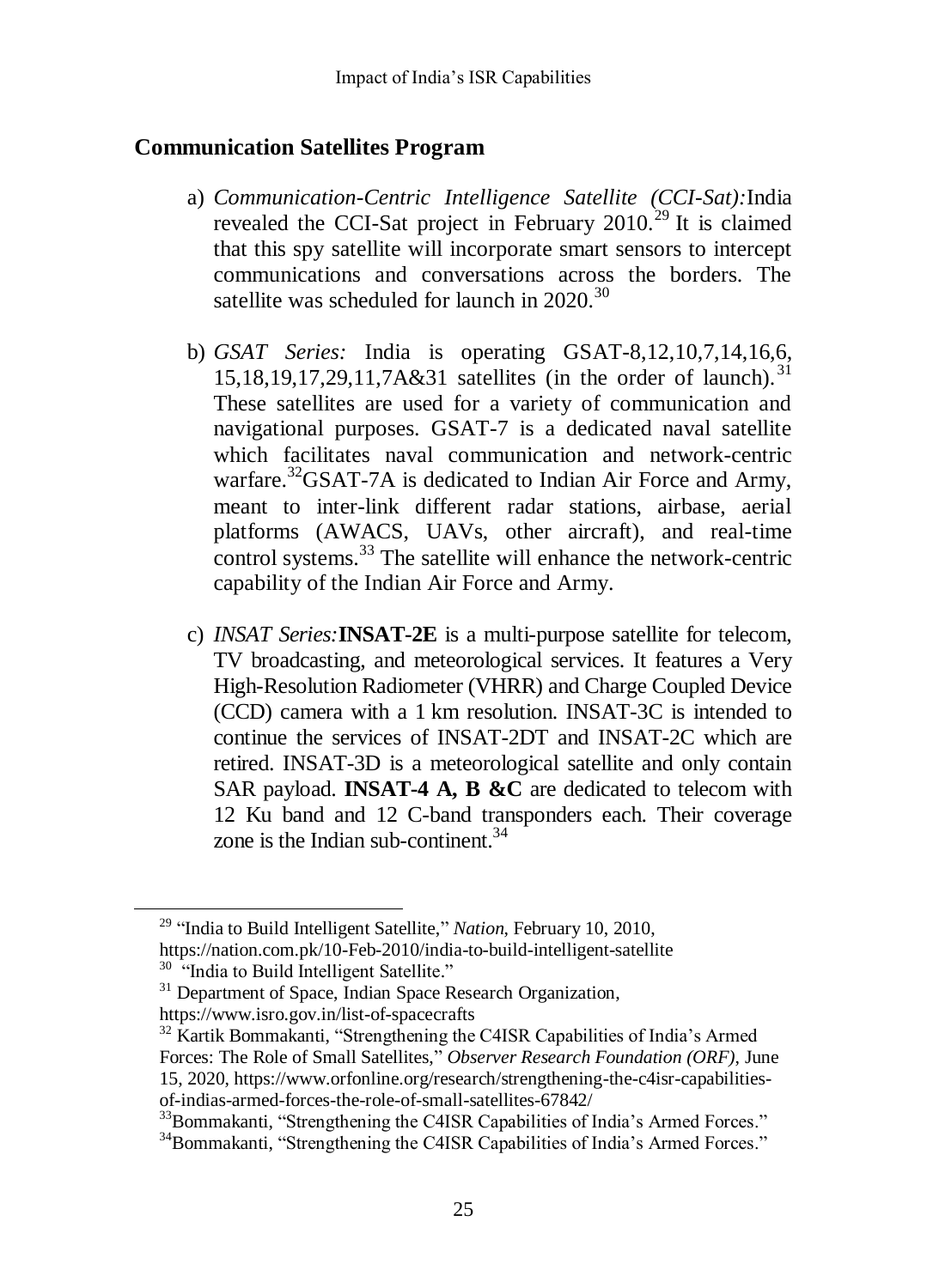### **Navigational Satellite Programme**

 $\overline{a}$ 

India is developing her own Satellite-Based Regional GPS Augmentation System. The system is known as GAGAN (GPS Aided GEO Augmented Navigation). The GAGAN navigation payload has been launched through seven Indian Region Navigation Satellite System (IRNSS) series satellites starting from early 2013. IRNSS-1A being first in the row was launched in the same year. Later IRNSS-1B, C, D, E, F, G  $&$  I were successfully launched from 2014 to 2018. The system will be used for secure navigation and weapon guidance in addition to commercial use.<sup>35</sup>

*Electronic Intelligence Satellites EMISAT*: EMISAT is an Indian reconnaissance satellite which is meant to provide space-based electronic intelligence to enhance the SA of the Indian military forces by identifying and locating enemy radars.<sup>36</sup> It carries "*Kautilya*"<sup>37</sup> (an ELINT package) instrumentation to detect, locate and characterise electromagnetic signals.

*Indian Air Force ISR Capabilities:* Indian Air Force (IAF) appears to be emulating the United States (US) to operate ISR forces at every altitude. IAF started ISR activities right from its birth with Canberra PR-57 reconnaissance aircraft. Now, India is indigenising and acquiring airframes of various sizes to carry ISR systems. Key features of IAF"s ISR capability include:

a) The IAF at present has two types of Airborne Early Warning Systems (AWACS / AEW&C.<sup>38</sup> AWACS systems. First, the Phalcon Airborne Warning and Control Systems (AWACS)

<sup>&</sup>lt;sup>35</sup> Mrinal Goswami, RowdraGhatak, Anindya Bose, "Global Navigation Satellite Systems and Indian Defence Research ─ A Review," *IEEE* Xplore, February 2019, https://ieeexplore.ieee.org/document/9069614

<sup>36</sup> "EMISAT (Electromagnetic Intelligence-gathering Satellite)," *eoPortal Directory*, https://directory.eoportal.org/web/eoportal/satellite-missions/content/- /article/emisat

 $37$  As per Indian MoD's annual report of 2013-14, Kautilya is a space borne ELINT System project that involves the development of Electronic Intelligence payload for integration on an indigenous mini satellite.

<sup>&</sup>lt;sup>38</sup>Airborne Early Warning & Control System (AEW&C), is a force multiplier system of systems for detecting & tracking of enemy/hostile aircrafts/ UAVs etc. It also enables operators onboard and on ground to identify, assess the threat and take actions to guide our interceptors to those for neutralizing those threats, https://www.drdo.gov.in/airborne-early-warning-and-control-aewc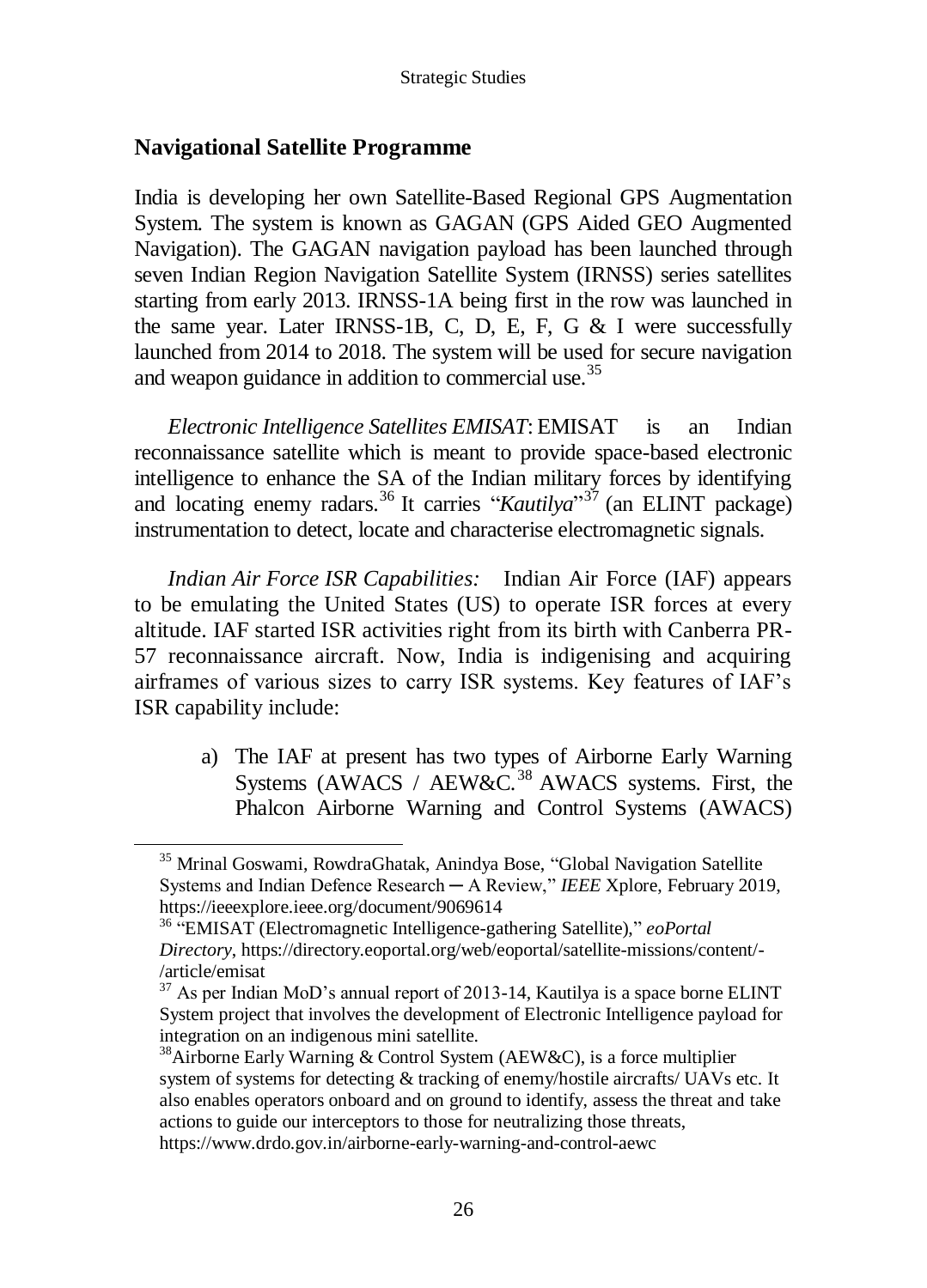acquired from Israel and installed on Russian IL-76 aircraft. It is the core thrust of India's ISR capability.<sup>39</sup> The system can perform aerial surveillance up to 500 km along with electronic and communications intelligence. India has three such aircraft while another two are on order. Secondly, IAF also operates an indigenous AWCAS system mounted on a Brazilian Embraer-145 aircraft.<sup>40</sup> It has a phased array system with a range of 200-250 Km and 240 degrees scanning capability. <sup>41</sup> IAF has commissioned two such systems whereas one more is under production.

- b) India plans to include development of indigenous Next-Generation AWACS and the acquisition of "special mission" jets; possibly Embraer or Beechcraft, <sup>42</sup> outfitted with microprocessor-based high-performance aerial survey cameras, cyber and EW technologies. Next-Generation AWACS would be installed on Airbus A-330 with a 360-degree scan  $AESA<sup>43</sup>$ radar. It would also be utilised in a dual role as an air-to-air refueller. The system is expected to be effective against aerial threats (aircraft, UAVs, cruise missiles) with a range of 400-450  $Km$ <sup>44</sup>
- c) Integrated Air Command and Control System (IACCS). The IAF is developing a network-centric warfare system known as the Integrated Air Command and Control System (IACCS) by state-owned Bharat Electronics Ltd (BEL).<sup>45</sup> The system would integrate data from a variety of radars, mobile observers, Air

 $\overline{a}$ 

<sup>39</sup> Chris Dougherty, "Force Development Options for India by 2030,"*Centre for New American Security,* October 23, 2019,

https://www.cnas.org/publications/reports/force-development-options-for-india-by-2030

<sup>40</sup> Dougherty, "Force Development Options for India by 2030."

<sup>&</sup>lt;sup>41</sup> Dougherty, "Force Development Options for India by 2030."

 $42$  Kiran Moodley, "Small Planes, Big Fight: Beechcraft vs Brazil's Embraer,"

*CNBC,* June 24, 2013, https://www.cnbc.com/id/100830777

<sup>&</sup>lt;sup>43</sup> "Active Electronically Scanned Array, "

[https://en.wikipedia.org/wiki/Active\\_electronically\\_scanned\\_array](https://en.wikipedia.org/wiki/Active_electronically_scanned_array)

<sup>&</sup>lt;sup>44</sup> Dougherty, "Force Development Options for India by 2030,"

https://www.cnas.org/publications/reports/force-development-options-for-india-by-2030 <sup>45</sup> Hashmi and Khan "Emerging Network Centric Warfare Capabilities of Indian

Military: Challenges for Pakistan's Security."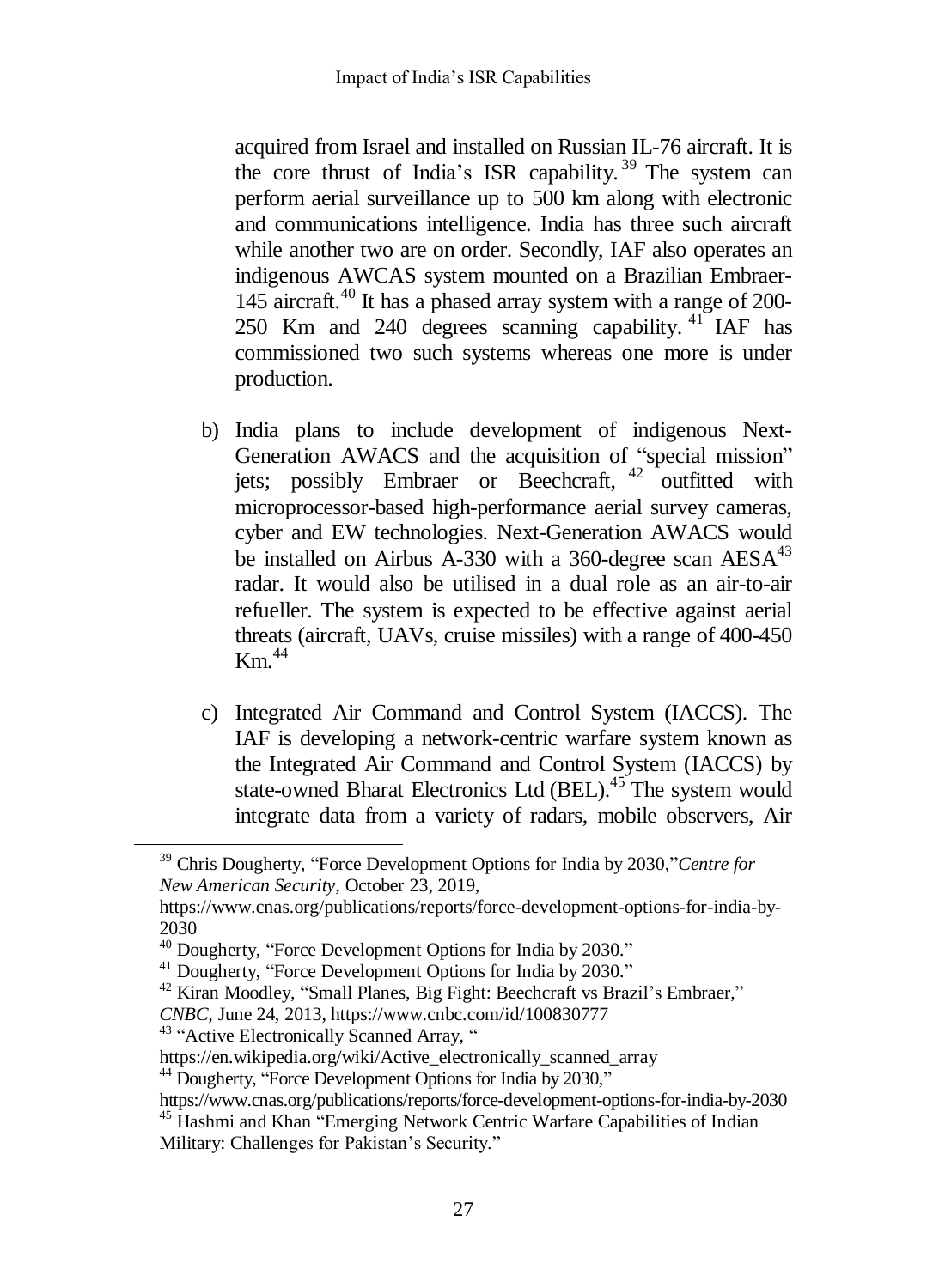Force bases, and other agencies to create a real-time comprehensive picture. It will also provide automation for the planning and execution of air operations

d) Ground-based Radars/Airborne Radars /ISR Pods.IAF also operates numerous high, mediumand low-level radars including balloon hoisted Aerostat low-level radars. Moreover, fighter aircraft such as Rafale, SU-30MKI, Mig-29, Mirage 2000, Teja, Mig-21 and Jaguar with their airborne radars and ISR pods can also perform the surveillance of air space and reconnaissance of ground objects at varying degrees and levels. By the end of 2020, India will also operationalise the S-400 Missile system. Its radar is capable of targetingand detection up to 400 Km.<sup>46</sup>

## **Indian Army ISR Capabilities**

 $\overline{a}$ 

In the Indian Army"s modernisation plans, ISR has been placed as an integral part of the Command and Control structure with the networkcentric capability and secure communication networks $47$ . At the operational level, the Indian Army ISR structure includes the concept of Force Multiplier Command Post (FMCP).<sup>48</sup> It receives and processes information acquired through different sensors at Corps HQ and then disseminates it to the lower formation HQs. Corps HQs have also established the Defence Image Processing and Analysis Centre (DIPAC)<sup>49</sup> for satellite imageries. Additionally, Battlefield Surveillance System  $(BSS)^{50}$  is under development for data fusion through different sensors. Presently, the Indian Army uses a variety of sensors and EW equipment such as LORROS (Long-range recce

<sup>46</sup> Dougherty, "Force Development Options for India by 2030," Centre for New American Security, October 23, 2019, https://www.cnas.org/publications/reports/forcedevelopment-options-for-india-by-2030

<sup>&</sup>lt;sup>47</sup> Masood Ur Rehman, "Indian Military Modernisation: Implications for Pakistan," *Strategic Studies,* vol. 39, no. 1 (Spring 2019): 20-40, Institute of Strategic Studies Islamabad.

<sup>48</sup> Rehman, "Indian Military Modernisation: Implications for Pakistan."

<sup>49</sup>Ajey Lele "First Step to Credible Space Warfare Capability," *IDI (*Indian Defence Industries), June 16, 2019, https://indiandefenceindustries.in/first-step-spacewarfare

<sup>50</sup> Dougherty, "Force Development Options for India by 2030."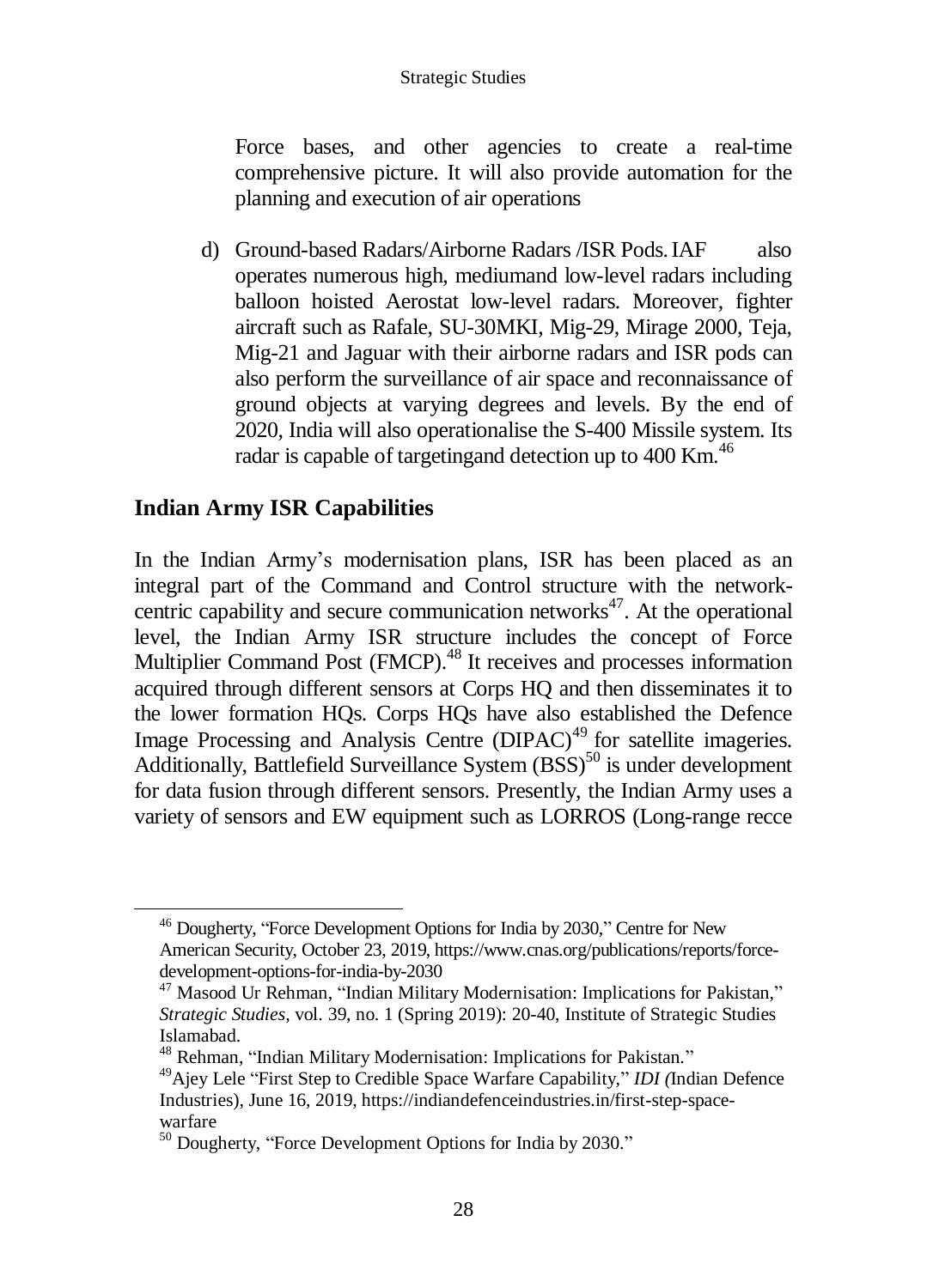& observation system), <sup>51</sup> Battlefield surveillance radars, *Samyukta <sup>52</sup>* Electronic warfare system, etc.

## **India's Maritime ISR**

 $\ddot{\phantom{a}}$ 

Indian Navy (IN) has a desire of acquiring overlapping capabilities of sea control in the Indian Ocean and power projection beyond the Indian Ocean in the Pacific.<sup>53</sup> Consequently, IN has set up a Maritime Domain Awareness  $(MDA)$  system,  $54$  by an integrated network of sensors. IN has plans to expand MDA by including the surface, subsurface, air, and cyber realms.<sup>55</sup> This multi-domain awareness would include networks of fixed and mobile sensors that provide surveillance of areas of interest, and incorporates the ability to fuse, integrate, and distribute the resulting operational information.<sup>56</sup> A multi-domain common operational picture (COP) would also be part of the ongoing innovation. India has also developed "Indian Maritime Situational Awareness System (IMSAS)"<sup>57</sup> that aims at providing a comprehensive situational picture to commanders at the shore, fleet as well as platform levels.<sup>58</sup> Maritime ISR capabilities have undergone a quantum jump. Main ISR aerial platforms held by IN include US origin P-8Is equipped with multiple sensors to perform long-range maritime reconnaissance and anti-submarine warfare, IL-38SD MPA, and antisubmarine warfare aircraft, Dornier 228 MPA and *Tupolev Tu-142MKE*

<sup>&</sup>lt;sup>51</sup> Dougherty, "Force Development Options for India by 2030."

<sup>&</sup>lt;sup>52</sup> As per Indian DARDO, Samyukta is a mobile integrated electronic warfare system developed jointly by DRDO, Bharat Electronics Limited, Electronics Corporation of India Limited and Corps of Signals of Indian Army.

<sup>&</sup>lt;sup>53</sup> Ben Dolven and Bruce Vaughn "Indo-Pacific Strategies of US Allies and Partners: Issue for Congress," *Congressional Research Service,* January 30, 2020, https://www.everycrsreport.com/files/20200130\_R46217\_770a61c4856a9a5aed99d669 9f3423b6240ff1c3.pdf

<sup>54</sup> David Brewster, "India and China at Sea: Competition for Naval Dominance in the Indian Ocean," *Oxford Scholarship Online*, May 2018,

https://oxford.universitypressscholarship.com/view/10.1093/oso/9780199479337.00 1.0001/oso-9780199479337

<sup>&</sup>lt;sup>55</sup> Aman Thakker, "A Rising India in the Indian Ocean Needs a Strong Navy," *Center of Strategic and International Studies* (CSIS), June 2016,

https://www.csis.org/npfp/rising-india-indian-ocean-needs-strong-navy

<sup>&</sup>lt;sup>56</sup> Thakker, "A Rising India in the Indian Ocean Needs a Strong Navy."

<sup>&</sup>lt;sup>57</sup> Defence Research and Development Organization (DRDO),

https://www.drdo.gov.in/technology-cluster/about-us/med-and-computational-systems

<sup>58</sup> Defence Research and Development Organization (DRDO).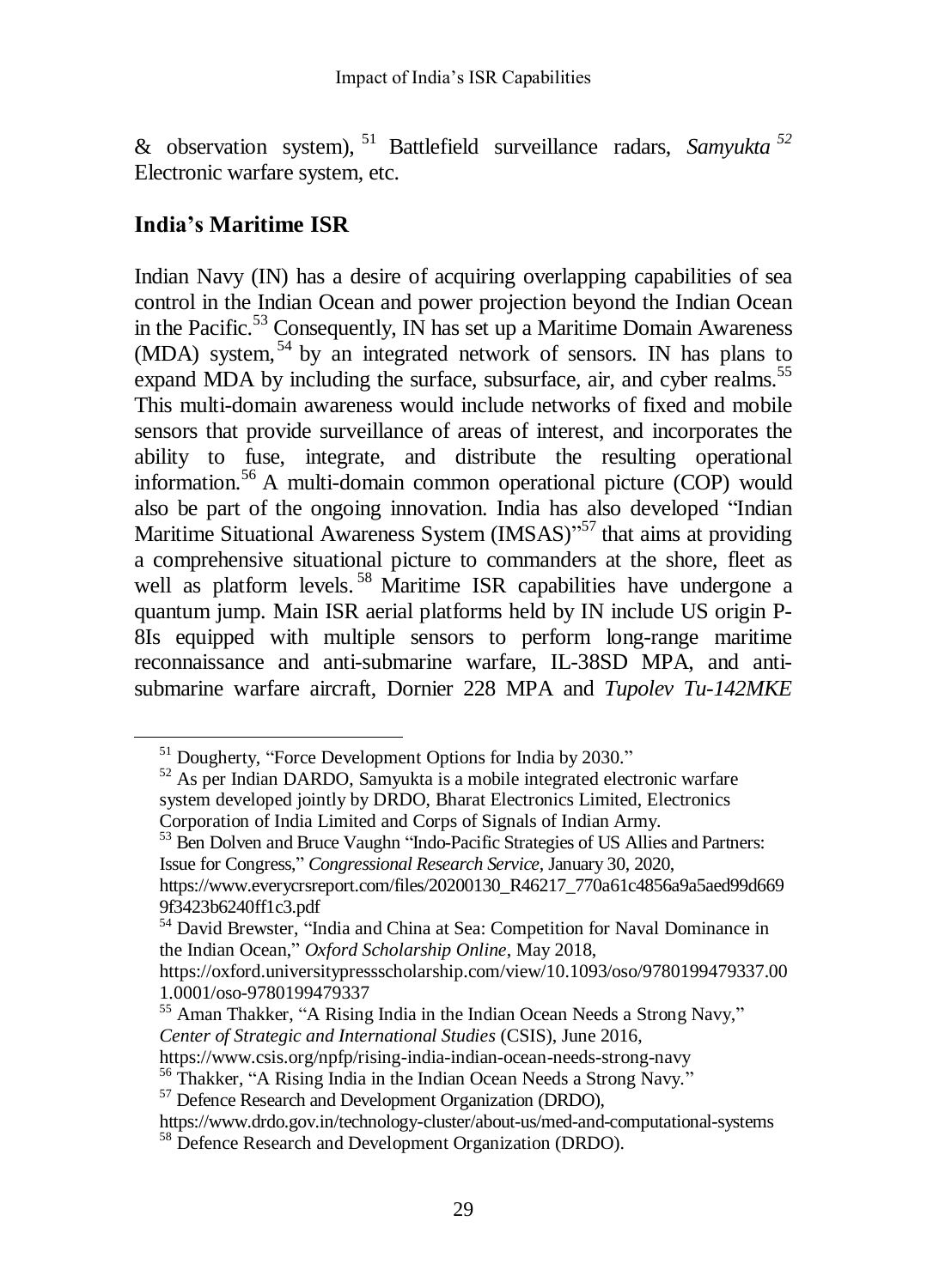*reconnaissance aircraft*. Other Indian Navy ISR sensors include Super Vision-2000/XV-2004 airborne 3D naval surveillance radar (to be fitted to the Advanced Light Helicopter, Navy"s Do-228"s, Ka-25"s and light transport aircraft with detection range over 100 nautical miles), *Revathi*3D Central Acquisition Radar with a range of more than 180 km, Underwater maritime patrol and reconnaissance vehicles (under development), etc.<sup>59</sup>

#### **Unmanned Aerial Systems**

 $\overline{a}$ 

Indian military realised the need for Unmanned Aerial Vehicle (UAV) based ISR to bridge the gaps in effective aerial surveillance and real-time ISR.<sup>60</sup> Indian defence forces have finalised a plan to procure more than 5,000 UAVs over the next 10 years for about US \$3 billion. <sup>61</sup> With this planning, the Indian Army will field Unmanned Aerial Systems (UAS) units supporting every battalion of the Mountain Strike Corps. Indian Navy will expand its inventory to enhance maritime ISR, search and coastal security and the Indian Air Force is also expected to expand on the use of UAS carrying heavier payloads for long missions.  $62^{\circ}$  The Aeronautical Development Establishment (ADE) in Defence Research and Development Organisation (DRDO) is developing indigenous unmanned systems capabilities including *[Nishant,](https://www.drdo.gov.in/nishant) <sup>63</sup> [Rustom-I/II](https://www.drdo.gov.in/rustom-1)*, *<sup>64</sup>* and *[Netra.](https://www.drdo.gov.in/netra-indigeneous-airborne-early-warning-control-system) <sup>65</sup>* The Indian armed forces have also initiated the procurement of Israeli unmanned

<sup>59</sup> Abhijit Singh "Unmanned and Autonomous Vehicles and Future Maritime Operations in Littoral Asia", *Observer Research Foundation*(ORF), Jul 28, 2016, https://www.orfonline.org/research/unmanned-and-autonomous-vehicles-andfuture-maritime-operations-in-littoral-asia/

 $60$  Aditi Malhotra and Rammohan Viswesh, "Taking to the Skies – China and India's Quest for UAVs," *Journal of the Indian Ocean Region*, vol.10, issue no. 2 (2014), https://www.tandfonline.com/doi/abs/10.1080/19480881.2014.957082

<sup>61</sup> Vivek Raghuvanshi, "India Finalises US\$3B Blueprint for UAV Fleets," *Defence News*, March 20, 2016, https://www.defensenews.com/air/2016/03/20/india-finalizes-3b-blueprint-for-uav-fleets/

 $62$  Malhotra and Viswesh, "Taking to the Skies – China and India's Quest for UAVs."  $63$  Nishant is a tactical UAV with EO/IR payload  $/$  4.5 hours endurance,

https://www.globalsecurity.org/military/world/india/nishant.htm

<sup>&</sup>lt;sup>64</sup> Rustam I/II will be medium altitude long range (MALE) UAV with multiple sensors / 14 hours endurance, https://www.airforce-

technology.com/projects/rustom-ii-male-unmanned-aerial-vehicle-uav/

<sup>65</sup> Netra is a tactical UAV with Optical/TV sensors,

https://www.ideaforge.co.in/drones/netra-v-series-uav/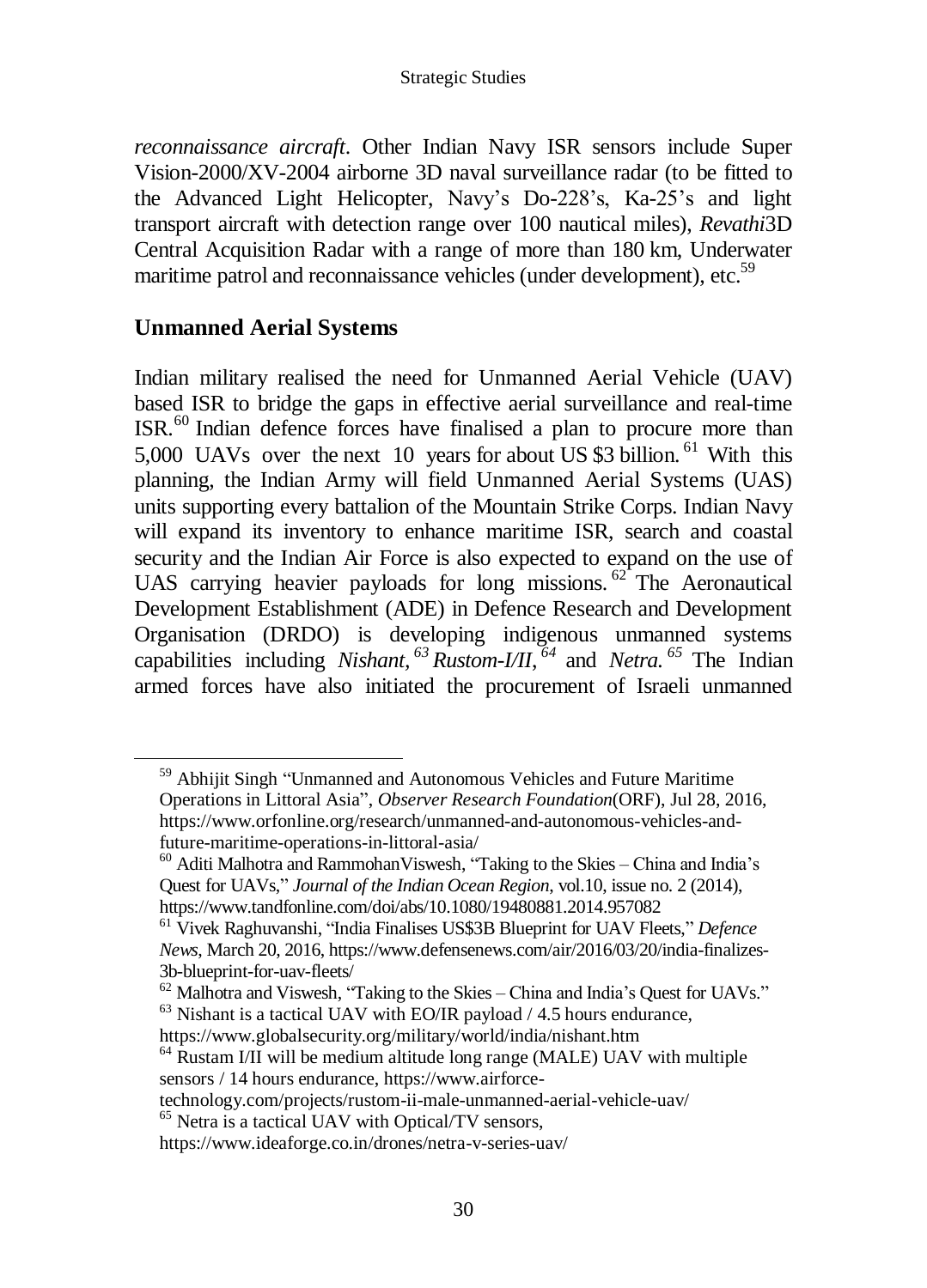systems of different types including *[Searcher](https://www.israeli-weapons.com/weapons/aircraft/uav/searcher2/Searcher2.html) I/ II, <sup>66</sup> Heron I*, *<sup>67</sup>* etc. India is also considering the *Super Heron* and *Heron TP* from [Israel.](https://theprint.in/defence/heron-searcher-sea-guardian-switch-the-many-uavs-that-make-up-indias-drone-arsenal/709670/) <sup>68</sup> These UAVs can carry electro-optical payloads and data links supporting new high definition standards in the visual and infrared bands.<sup>69</sup> Other payloads would include signals intelligence, synthetic aperture and surface search maritime radars for maritime surveillance.<sup>70</sup> Indian UVAs fall in Medium Altitude Long Endurance (MALE) and tactical UAVs categories. India also has plans to develop High Altitude Long Endurance (HALE) class UAVs.<sup>71</sup>

### **Emerging Trends**

 $\overline{a}$ 

Data fusion, integration of various sensors, AI-based prioritising, and command and control are emerging trends in the Indian ISR efforts. In this regard, a meaningful effort was initiated through the National Battle space Awareness project-72 meant to enable seamless sharing of all national ISR data to ensure unified coverage of the areas of interest. After its inception in the early 2000s, it is expected that India has made worthwhile progress to integrate ISR networks. Such integration would ensure the flow of information well beyond the platforms, sensors and crews conducting these missions. However, despite the presence of such systems, well-trained analysts will still be required for the interpretation of useful intelligence. India is also developing a tri-system radar fingerprinting system which would provide India much needed jointness in the electronic realm. The three services are also building an overarching defence communication

 $67$  Heron-I is a MALE UAV with multiple sensors  $/ 1000$  Km range,

<sup>66</sup> Searcher I/II is a MALE UAV with modern sensors to be used for ELINT/SIGINT, https://www.israeli-

weapons.com/weapons/aircraft/uav/searcher2/Searcher2.html

https://theprint.in/defence/heron-searcher-sea-guardian-switch-the-many-uavs-thatmake-up-indias-drone-arsenal/709670/

<sup>68</sup> Super Heron and Heron TP are Israeli origin MALE UAVs with multiple sensors / weapon payload, https://www.timesofisrael.com/israeli-company-unveils-newsuper-heron-drone/

 $^{69}$  Malhotra and Viswesh, "Taking to the Skies – China and India's Quest for UAVs."  $70$  Malhotra and Viswesh, "Taking to the Skies – China and India's quest for UAVs."

<sup>71</sup> "HAL to Make Advanced Armed UAVs with Israeli Co," *Economic Times,*  February 3, 2020.

<sup>72</sup> "Indian Army Doctrine," First Edition (2004),

https://www.files.ethz.ch/isn/157030/India%202004.pdf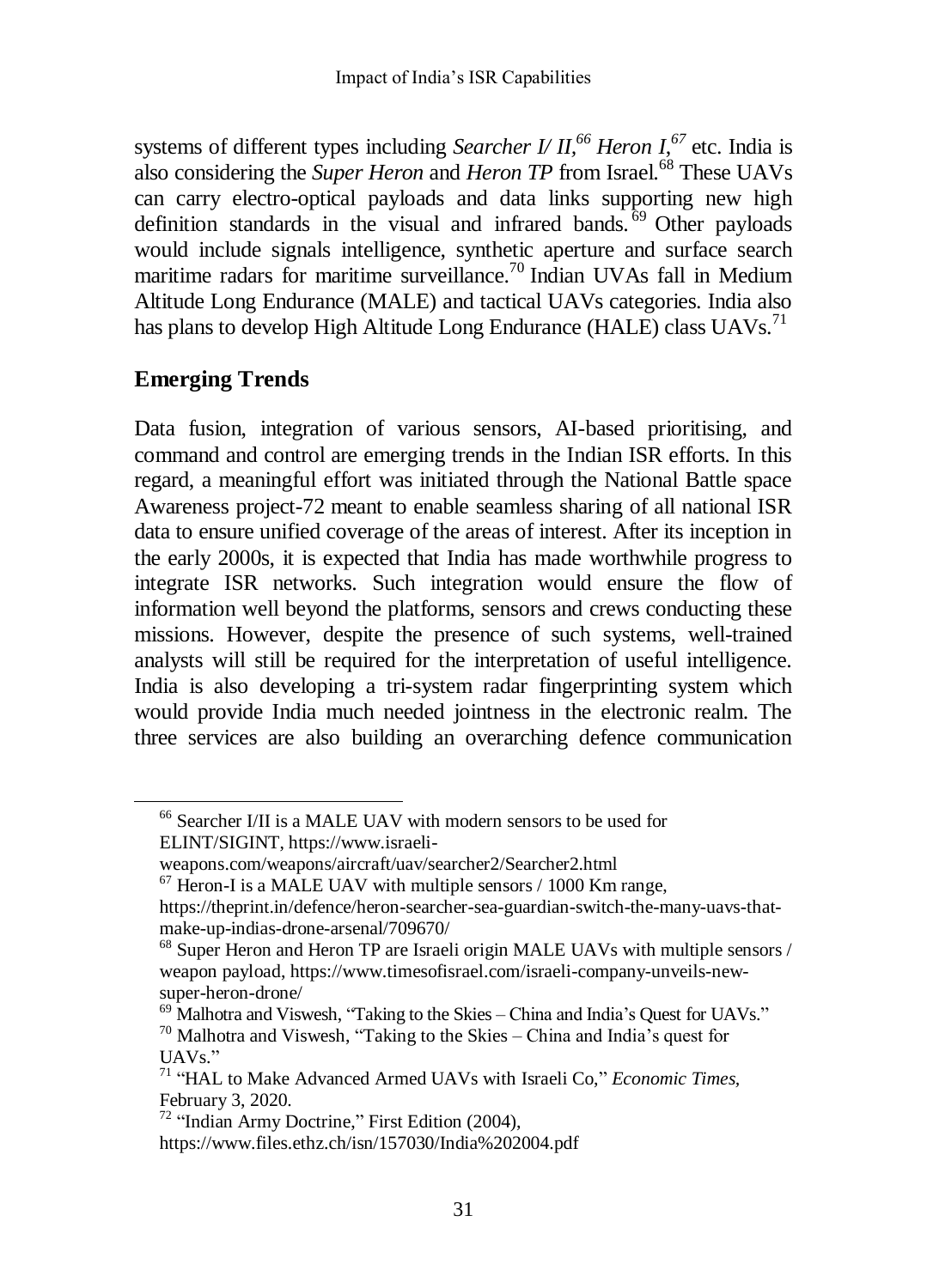network  $(DCN)^{73}$  $(DCN)^{73}$  which will enable simultaneous conduct of real-time networked operations from multiple sites; hence providing redundancy against contingencies.

After realising the hefty cost and need for secrecy associated with the ISR systems, India has decided to follow indigenisation and to use modern technology in the form of miniaturised smart antennas with shared aperture systems and quasi-optical radiators. India is also stepping into Micro-electromechanical systems (MEMS) that are extremely efficient and produce high power output per given volume. With their compact design, lighter weight, lower power requirements, and longer ranges these systems would be ideally suited for airborne and spacebased platforms and revolutionising the ISR technology.

## **Communications Compatibility and Security Agreement**

India and the US signed the Communications Compatibility and Security Agreement (COMCASA) which was signed on September 6, 2018 during the maiden 2+2 ministerial meeting between India and the US. It is pertinent to mention here that COMCASA deals with secure military communication.<sup>74</sup> COMCASA is one of the foundational agreements that the US signs with its close allies to facilitate interoperability between militaries and the provision of high-end technologies. The US and India signed this in 2018 allowing both sides to operate same communication systems. India now has access to sensitive communication equipment and real-time operational information from the US space-based assets, some of which is also installed on US aircraft such as C-17, C-130, P-8Is, etc. This would help India in improved battlefield situation awareness through sharing of intelligence and real-time imagery.

 $73$  DCN is satellite based secure network to ensure network centricity across the three services, Integrated Defence Staff (IDS) and the Strategic Forces Command (SFC), https://www.gktoday.in/topic/indias-integrated-defence-communicationnetwork-dcn/

<sup>74</sup> Adil Sultan, "India-US Basic Exchange and Cooperation Agreement (BECA),"STRAFASIA, October 28, 2020, https://strafasia.com/india-us-basicexchange-and-cooperation-agreement-beca/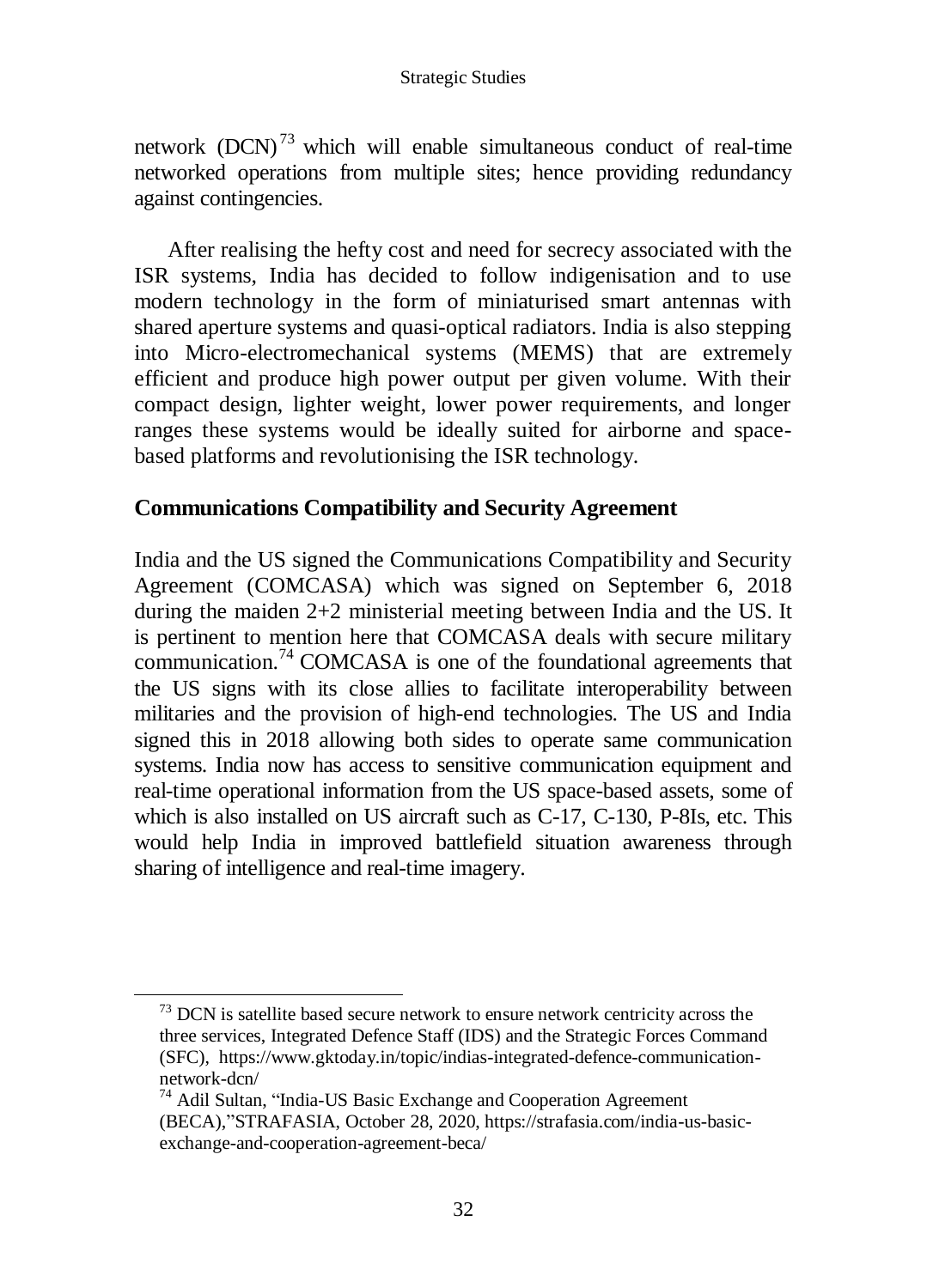## **Basic Exchange and Cooperation Agreement (BECA)**

Basic Exchange and Cooperation Agreement (BECA) was signed between the US and India on October 27, 2020 which along with earlier signed agreements of the Logistic Exchange Memorandum of Agreement (LEMOA) and COMCASA furthered the deep-rooted military cooperation between the two states. BECA will enable the partners to share high-end military technology, satellite data and critical information. It will help India get real-time access to the US geospatial intelligence that will enhance the accuracy of automated systems and weapons like missiles including the newly acquired S-400 surface to air missile defense system, and armed drones.

Through this agreement, information sharing on maps and satellite images as well as availability of military grade coordinates to India will be possible. In essence, this information will be quite useful to accurately direct missiles and air-launched weapons at locations in neighbouring countries. Given the geopolitical situation, BECA would be relevant for both western and northern borders of India, providing Indian military systems with a high-quality GPS to navigate missiles with real-time intelligence to precisely target the adversary.

## **Implications for Pakistan**

### *Impact of India's Space Programme.*

The Indian space programme has made a big gateway since its inception. With the deployment of 104 satellites in a single launch, India set a world record in 2017.<sup>75</sup> India's significant advantage in the space domain allows it to employ it for ISR in the shape of dual-purpose civil-military satellites as well as dedicated military ELINT satellites cluster. Indian space program can be analysed as follows:

a) Indian Defence Imagery Processing and Analysis Centers (DIPAC) are established in Corps HQs and control Indian Satellite-based image acquisition. DIPAC would augment

<sup>75</sup> Samantha Mathewson, "India Launches Record-Breaking 104 Satellites on Single Rocket," *Space.com,* February 15, 2017, https://www.space.com/35709-indiarocket-launches-record-104-satellites.html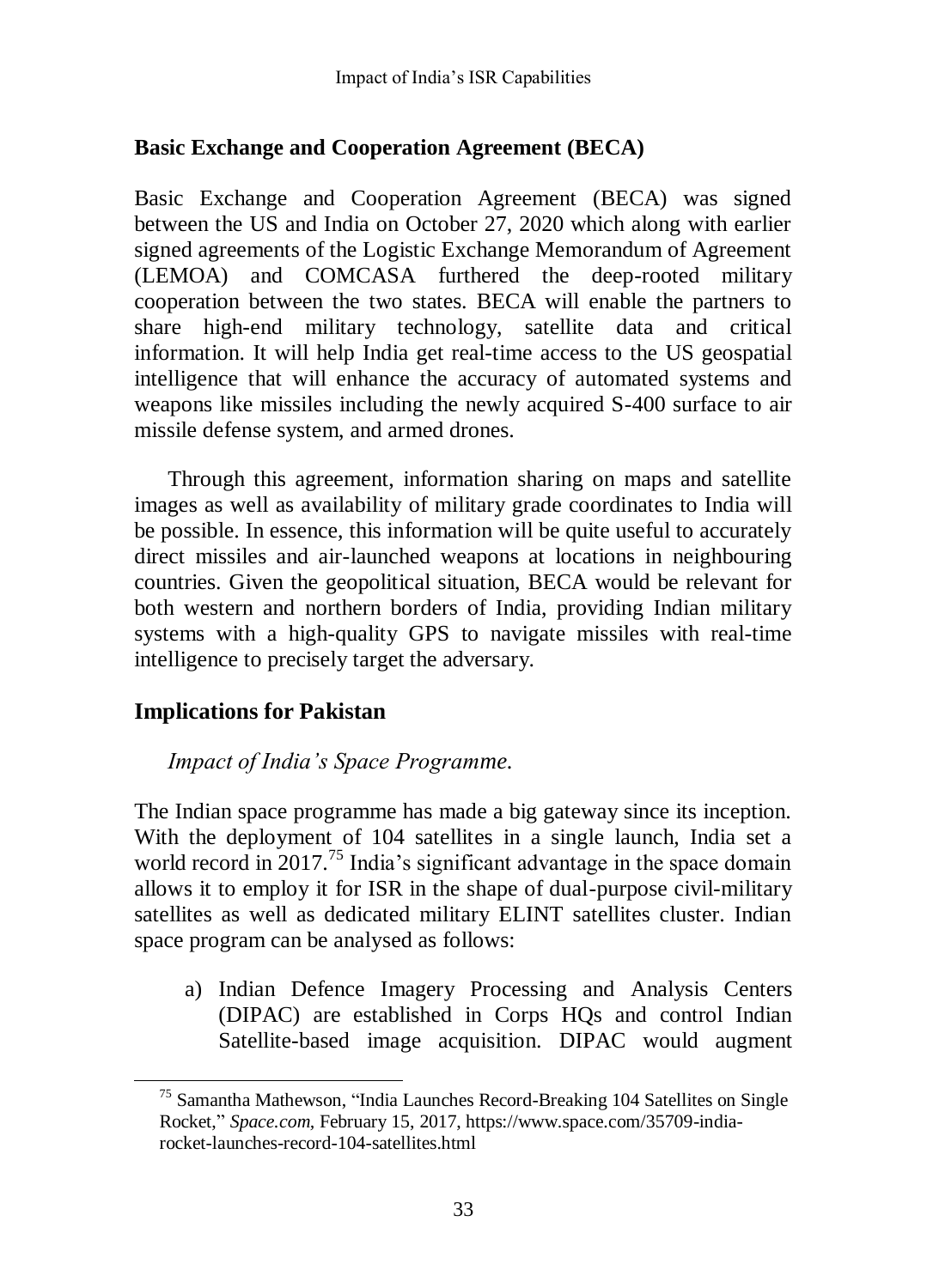Indian geospatial intelligence (GEOINT) and improve the responsiveness of Indian military forces. Integration of satellite applications with Indian military operations would enable critical functions of early warning, operational environment awareness, mission planning, command and control, target intelligence, navigation, communication, search and rescue, space control, and ballistic missile defence (BMD).

- b) With satellite-based sensors, India has round the clock [coverage](https://www.theindianwire.com/news/indian-satellites-capable-mapping-almost-entire-pakistan-106190/) of Pakistan's conventional and strategic installations, disposition of forces, real-time ISR and secure communication to disseminate data and command to cruise missiles. This dynamic space program has created a strategic imbalance between Pakistan and India in South Asia and brought higher risks to Pakistan"s security. After the commissioning of a fully matured space-based ISR system, the Indian military would be more confident to consider the launching of preemptive strikes against Pakistan"s nuclear installations and delivery systems. Consequently, Pakistan's surface to surface Missiles (SSMs) launching sites and other nuclear delivery systems will be vulnerable to constant detection and monitoring. Similarly, with the extension of the space program and collaboration with the US, Israel, and France space technologies, India would further expand its ISR capabilities.
- c) The naval satellite (GSAT-7) will significantly improve India"s maritime security, communication, and intelligence gathering in a wide swathe on the eastern and western flanks of the Indian Ocean region; posing a constant threat to Pakistan's maritime assets. The dedicated Air Force and Army satellite (GSAT-7A) will supplement Indian Air Force operations by linking up with the AWACS and other ground and air-based sensors. Its data could also be used for applications in the Land Information System (LIS) and Geographical Information System (GIS) for military use. India"s dedicated meteorological satellites in geosynchronous orbit (GSO) are also capable of military use by supporting C4ISR operations.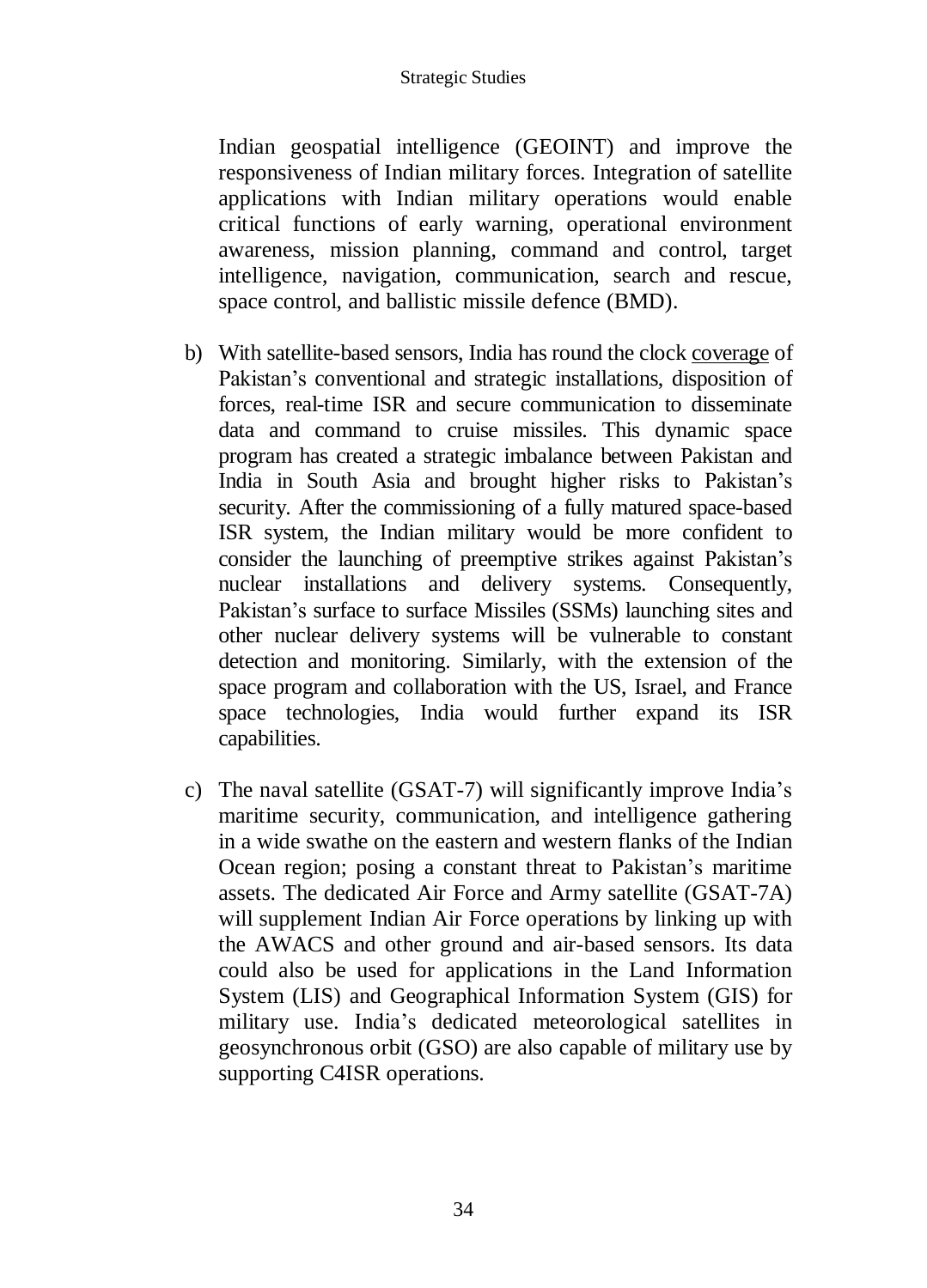d) Indian remote sensing satellites mostly carry SAR & optical payloads that can provide sufficient geographical observation; however, for precise target identification and subsequent engagement, multispectral or integrated sensors are mandatory which is lacking in India's inventory and this deficiency has to be addressed by the employment of UAVs and other aerial platforms.

## **Early Warning and Force Multipliers**

The Indian Air Force with a variety of ISR platforms and early warning capability has emerged as the leader for strategic and operational ISR requirements. The airborne early warning provided by AWACS is essential for air defence and situational awareness. The AWACS will not only prevent nasty surprises but also act as a force multiplier to support the IAF offensive operations across borders and improve the survivability of forces participating in operations.

India"s UAVs have provided the economic solution to ISR requirements, owing to comparatively low cost, long loiter time and ability to conduct ISR over enemy territory without any risk of loss of life. India has also embarked on adding satellite communications in UAVs to extend its operating range deeper into Pakistan. A large fleet of UAVs will supplement ISR activities by providing strategic ISR, update the order of battle, and locate or fix the targets for the surface to surface missiles, especially *[Prithvi](https://www.drdo.gov.in/search/node?keys=prithvi)* SSM. <sup>76</sup> Moreover, UAVs will fill the gaps in mountainous areas where radar coverage remains limited. India"s future HALE UAVs (similar to the US Global Hawk) could have implications for the whole region, whereas tactical UAVs will provide real-time battlefield reconnaissance for the precise application of ground forces. Improved payloads and data links also mean that video, thermal, and radar imagery would be delivered at a higher fidelity and enhanced real-time intelligence to support Indian military operations.

<sup>76</sup> *Prithvi is* a tactical surface-to-surface short-range ballistic missile (SRBM) developed by Indian Defence Research and Development Organization, https://missilethreat.csis.org/missile/prithvi/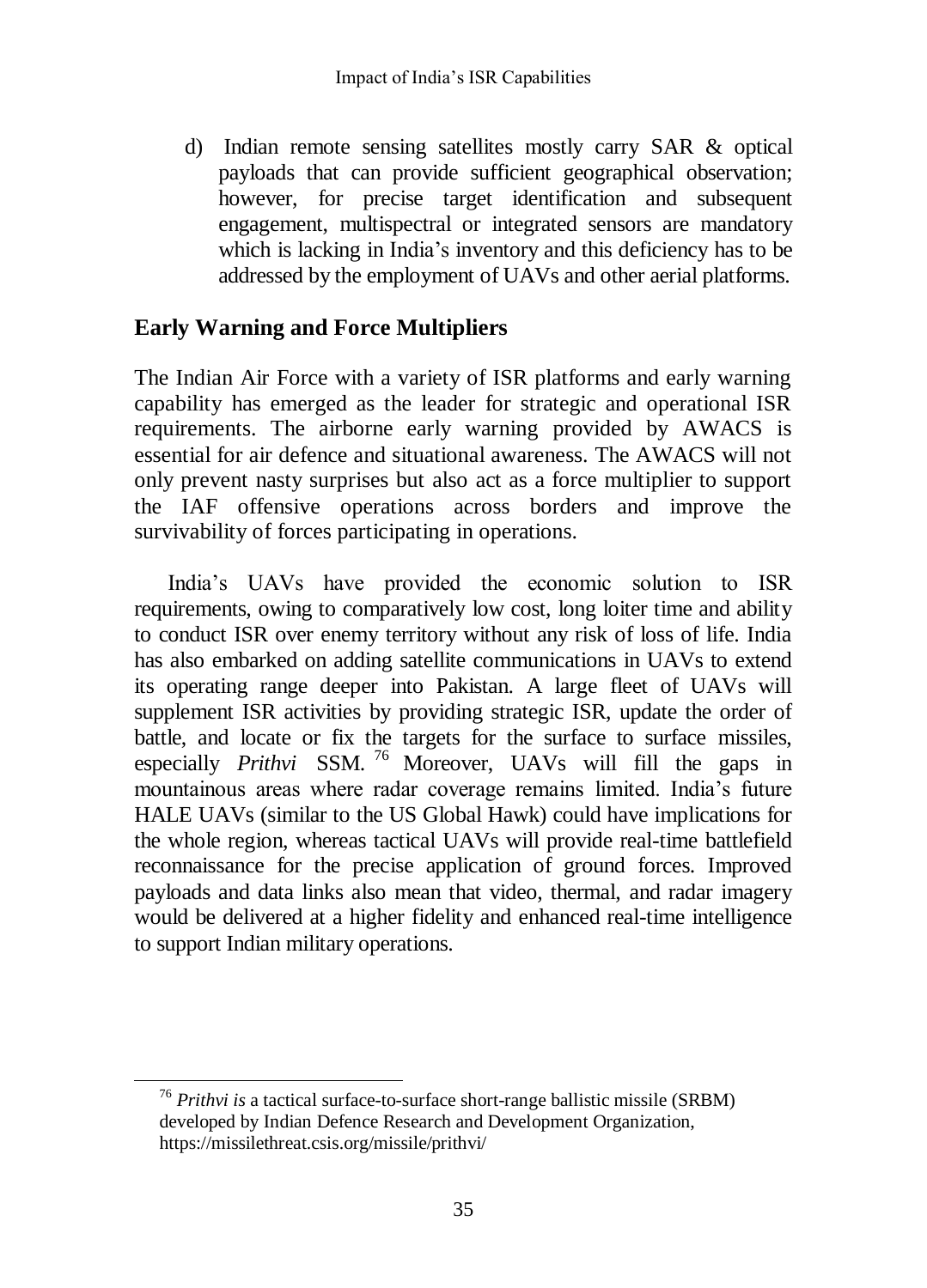## **Implications of Maritime ISR**

A large part of the world"s economy depends heavily on trade through the Indian Ocean. About half of all container traffic transits through it including two-thirds of global oil shipments. Almost 90 per cent of Pakistani trade comes from the sea including critical energy imports.<sup>77</sup> Similarly, India also relies heavily on trade through the Indian Ocean, with its 70 per cent of oil imports dependent upon it. With the full functioning of CPEC this trade volume is likely to further surge mainly benefitting China, Pakistan and other connected countries. Hence sea control and maritime security in the Indian Ocean carry crucial importance. The impact of Indian maritime ISR can be briefly summarised as follows:

- a) India is persistently growing its maritime ISR footprint through Satellite-based surveillance, maritime domain awareness (MDA) networks, P-8I LRMPAs, Carrier Battle Groups and UAVs. When achieved, such superiority in the maritime domain would keep Pakistan's maritime economic interests under constant risk of Indian targeting of its maritime assets. Indian maritime ISR capability will render, Pakistan"s Sea Lines of Communications (SLOCs), exclusive economic zones and naval assets vulnerable to coercive threats.
- b) Growing Indian cooperation with the US and Australia whose assets are already deployed in the Indian Ocean to keep a watch over the whole region add to the complexities. The combined operation of P-8Is by India, Australia, and the US through *QUAD*,<sup>78</sup> BECA, LEMOA, COMCASA agreements would enable India to be part of the shared maritime domain awareness in the region.
- c) The superiority of Indian maritime ISR can offset Pakistan Navy"s offensive capability as PN submarines would be under potent threat of being located and identification allowing a greater degree of freedom to Indian Naval forces to retain sea control.

 $\overline{a}$ 

<sup>77</sup> "Review of Maritime Transport 2019,"

UNCTAD,https://unctad.org/webflyer/review-maritime-transport-2019

 $78$  Quadrilateral Security Dialogue – an informal strategic dialogue between the US, Japan, Australia and India aimed to curtail growing Chinese influence in Asian Pacific Region, https://www.cfr.org/in-brief/quad-indo-pacific-what-know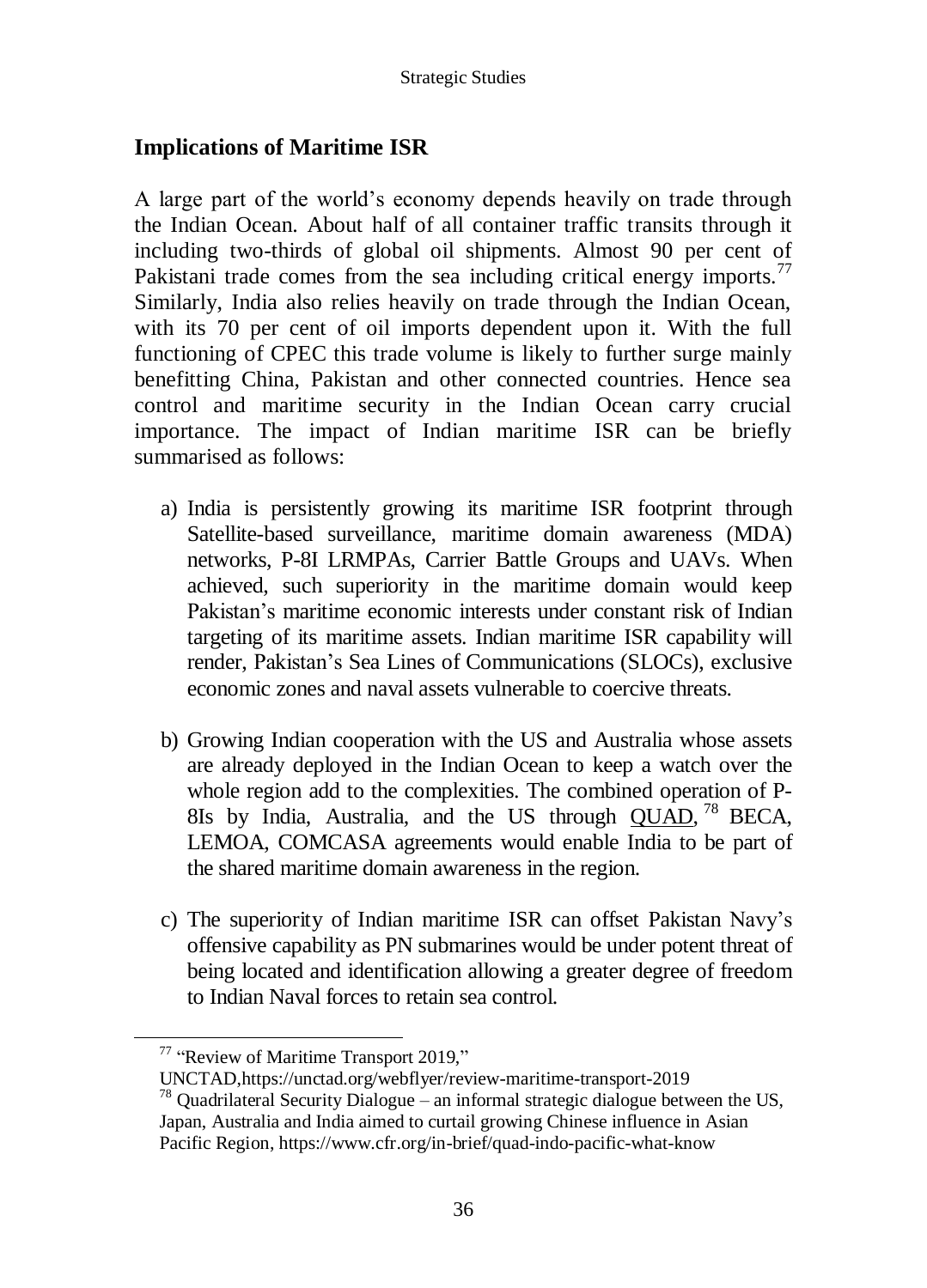d) With such superior maritime ISR capability, India would gain substantial confidence to exercise sea control, employ maritime diplomacy, and influence maritime trade.

## **Implications on Ground Operations**

There has been a paradigm shift in Indian military employment; wherein the Indian Army is focusing on blending satellite imagery, UAVs, helicopter-based sensors, and ground-based sensors in operational and tactical scenarios. <sup>79</sup> In all recent major exercises, the Indian Army demonstrated employment of real-time intelligence from multiple ISR sensors including LORROS and FMCP systems. Such ISR technologies will assist field commanders in battlefield precision and rapid execution of operations through quick decision-making. Such visibility would impact Pakistan's land forces' ability for achieving effective surprise in the planning and execution of operations.

## **India's ISR Employment Options**

Presently, the Indian ISR systems are challenged by the inter-linking of all sensors effectively to yield a comprehensive intelligence picture. However, given the focus of its IT technologies, the Indian ISR network carries the potential to transform into a well informationised and net-centric entity. India"s ISR system intends to fuse all sensors" data for a comprehensive digital picture of the battle space thereby enabling optimum utilisation of its forces. One such example could be a satellite photograph by remote sensing satellite such as RISAT, melded with an ELINT (electronic intelligence collected by Phalcon or special mission EW aircraft) further blended with a multi-spectral picture/video by UAV, put on top of a SAR (Synthetic Aperture Radar) picture to determine the true nature of object on the ground. India is developing its ISR structure in line with the US system of sensorshooter combination. It might not, therefore, be out of place to assume that in all probability, the Indian employment strategy may be emulating USAF's "Wolfpack ISR" strategy.<sup>80</sup> It symbolises the process where a lot of wolves (akin to ISR platforms) would be hounding the target. The shooter

<sup>&</sup>lt;sup>79</sup> Dougherty, "Force development options for India by 2030."

<sup>80</sup> John A. Tirpak, "Find, Fix, Track, Target, Engage, Assess," *Air Force Magazine,* July 1, 2000, https://www.airforcemag.com/article/0700find/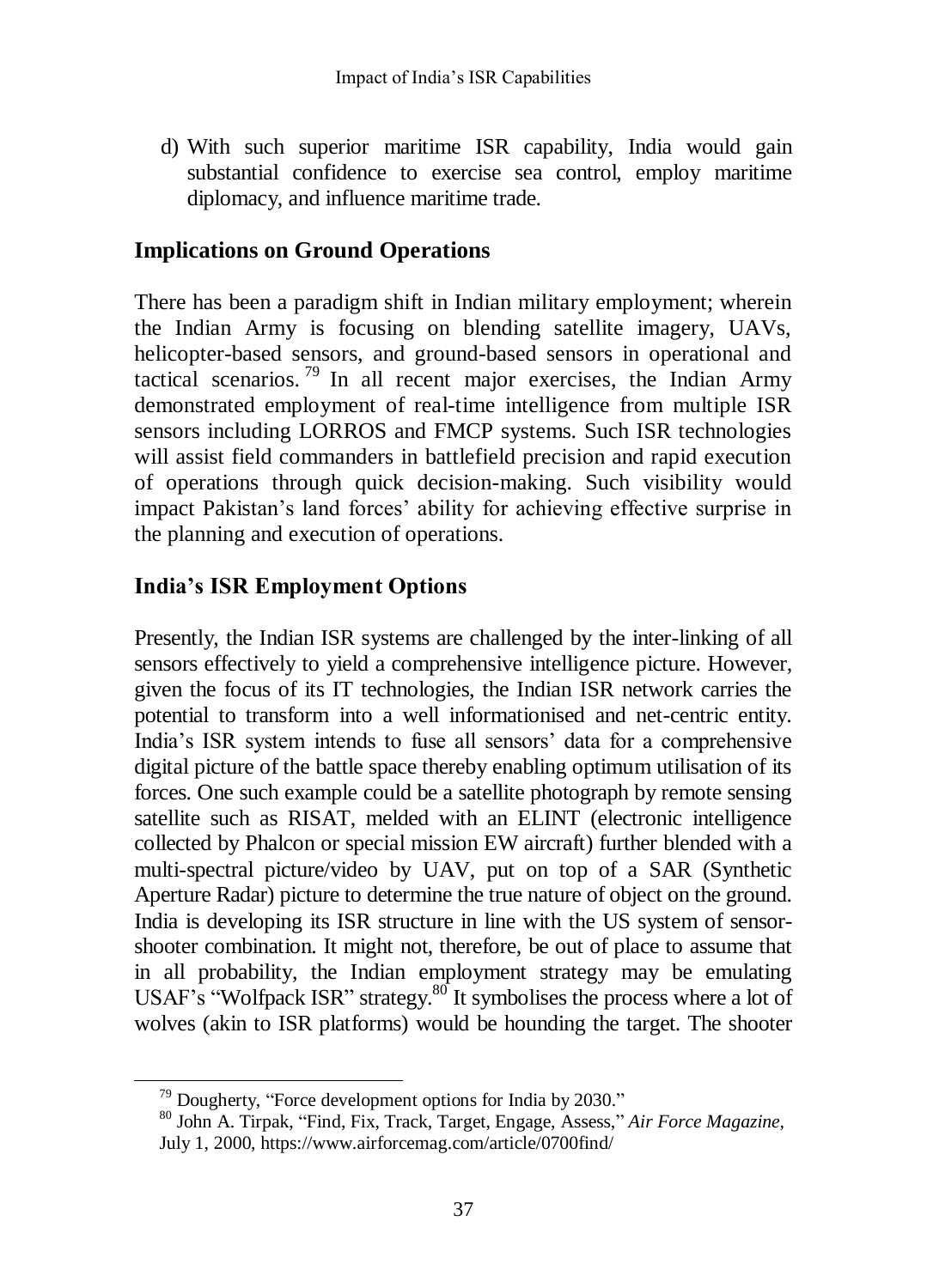platform (alpha wolf) would go in to make the kill while working collaboratively with all other wolves of the gang (platforms).

## **Challenges for India's ISR**

### *Data Handling*

Indian ISR network design would also be challenged by the huge volume of data supplied by different sensors and platforms. Data handling issues would surface in both the communication and processing of the big data. The diversified inventory of Indian sensors means diversified demands on communications links and data-analysis systems including data rate and peak processing power. Moreover, without the presence of an appropriate AI tool in the ISR network, the extraction of relevant data from a huge amount of raw data would be a challenge. Similarly, due to the limitation of data-rate, the Indian ISR network would face the challenge of tasking appropriate sensors and platforms to maximize the value/quality of the ISR information.

A synergised ISR force structure, comprising space, airborne and ground-based technologies can provide a comprehensive picture for detecting activity in the respective domains for eventual decision making with confidence. On the other hand, a variety of ISR platforms can allow redundancies as there will be options available to substitute, where appropriate, manned platforms with unmanned ones to reduce the crew burden. Such a layered structure can limit response options to deny Indian ISR. This notwithstanding, for round the clock coverage, the Indian ISR network would have to accept trade-offs between the precision of the airborne platforms versus the persistence of the satellite-based networks.

## **Conclusion**

Contemporary ISR is multi-dimensional, involving space, cyber, airborne and surface/sub-surface based technologies to fulfill the entire continuum of ISR requirements. Indian military intends to dominate all dimensions of the ISR to constantly evaluate the military capabilities of Pakistan and China.